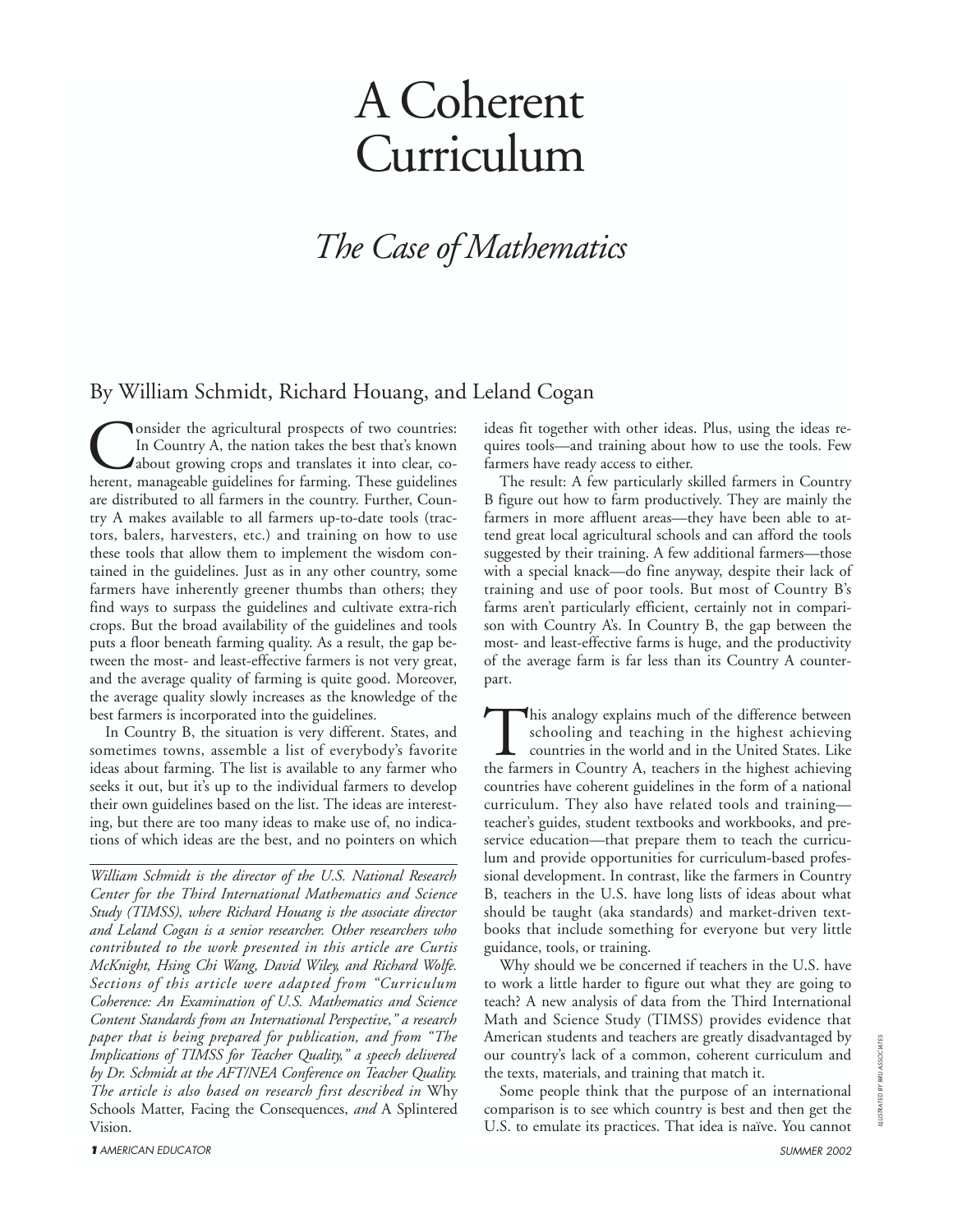lift something from one cultural context and expect it to work in another. But international research can cause us to challenge some of our common assumptions about education and consider alternatives to what we are doing.

First, let us briefly review what TIMSS is and the TIMSS findings to date, which

have been published in a series of previous

reports. Then we will turn to our more recent findings in grades one through eight mathematics curricula, in which we can see that high-performing countries teach a very similar, very coherent, core math curriculum to all of their students—and we, decidedly and clearly, do not. Lastly we will look at the importance of this finding by examining the cascade of benefits that flow from attaining a coherent, common curriculum.

#### **I. The Early TIMSS Findings**

TIMSS is the most extensive and far-reaching cross-national comparative study ever attempted. It was conducted in 1995, with 42 countries participating in at least some part of the study. TIMSS tested three student populations: those who were mostly nine years old (grades three and four in the U.S.); those who were mostly 13 years old (grades seven and eight in the U.S.); and students in the last year of secondary school (12th grade in the U.S.). In addition to the student tests, the study included a great deal of other data collection, including extensive studies of curriculum. Findings from the curriculum study are the heart of this article; but first, let's review what's already been reported in the general press about TIMSS.

#### **The Horse Race**

The horse race—who comes in first, second, and third—is not particularly important in and of itself. In fact, the ranking of nations is simply the two-by-four by which to get people's attention.

At the fourth-grade level, the U.S. did reasonably well on the TIMSS exam. Our students scored above the international average in both math and science. In science, in fact, we came very close to being number one in the world; our fourth-graders were second only to the South Koreans. In mathematics, on the other hand, our performance was only decent; it was above average, though not in the top tier of countries. (Detailed findings, including tables and graphs, can be found on our Web site, **http://ustimss.msu.edu***,* or at the U.S. Department of Education's TIMSS Web site, **http://nces.ed.gov/timss**).

By eighth grade, however, the U.S. dropped to the international average, slightly above average in science and slightly below average in mathematics. In other words, just four years along in our educational system, our scores fell to average or even below average. The decline continues so that by the end of secondary school our performance is near the bottom of the international distribution. In both math and science, our typical graduating senior outperformed students in only two other countries: Cyprus and South Africa.

Some people might ask, "What difference does it make if we can't do fancy math problems?" It

does make a difference. A typical item on the TIMSS 12th-grade math test shows a rectangular wrapped present, provides its height, width, and length, as well as the amount of ribbon needed to tie a bow, and asks how much total ribbon would be needed to wrap the present and include a bow. Students simply need to trace logically around the package, adding the separate lengths so as to go around in two directions and then add the length needed for the bow. Only one-third of U.S. graduating seniors can do this problem, however. This is serious.

Another part of the 12th-grade TIMSS study involved advanced students, those taking courses like calculus or college-preparatory physics. The results are quite startling: We are near the bottom of this international distribution also. In the past, when international results have been reported, many people have suggested, "It's really not a problem because our best students are doing okay." That's simply not true. In fact, a comparison of mathematics scores in 22 countries revealed that U.S. eighth-graders who scored at the 75th percentile were actually far below the 75th percentile in 19 of the other countries. The most dramatic results were in comparison to Singapore—a score at the 75th percentile in the U.S. was below the 25th percentile in Singapore. The problems we must address affect not only our average students, but even those who are above average.

#### **Curriculum Matters: What You Teach is What You Get**

Now these horse race results are interesting and disquieting. But they hide important results that we think help with understanding our poor performance and give us the keys to fixing it. To really understand the TIMSS results, you have to examine student achievement in different areas of the curriculum within math and science.

When you look at the performance of eighth-grade students in different math and science content areas, you will find that U.S. performance is remarkably different on different topics. And, the same is true for virtually every other country. For example, Singapore was number one in science at eighth grade, but students there were not number one in all of the different science areas.

One of the most important findings from TIMSS is that the differences in achievement from country to country are related to what is taught in different countries. In other words, this is not primarily a matter of demographic variables or other variables that are not greatly affected by schooling. What we can see in TIMSS is that schooling makes a difference. Specifically, we can see that *the curricu-*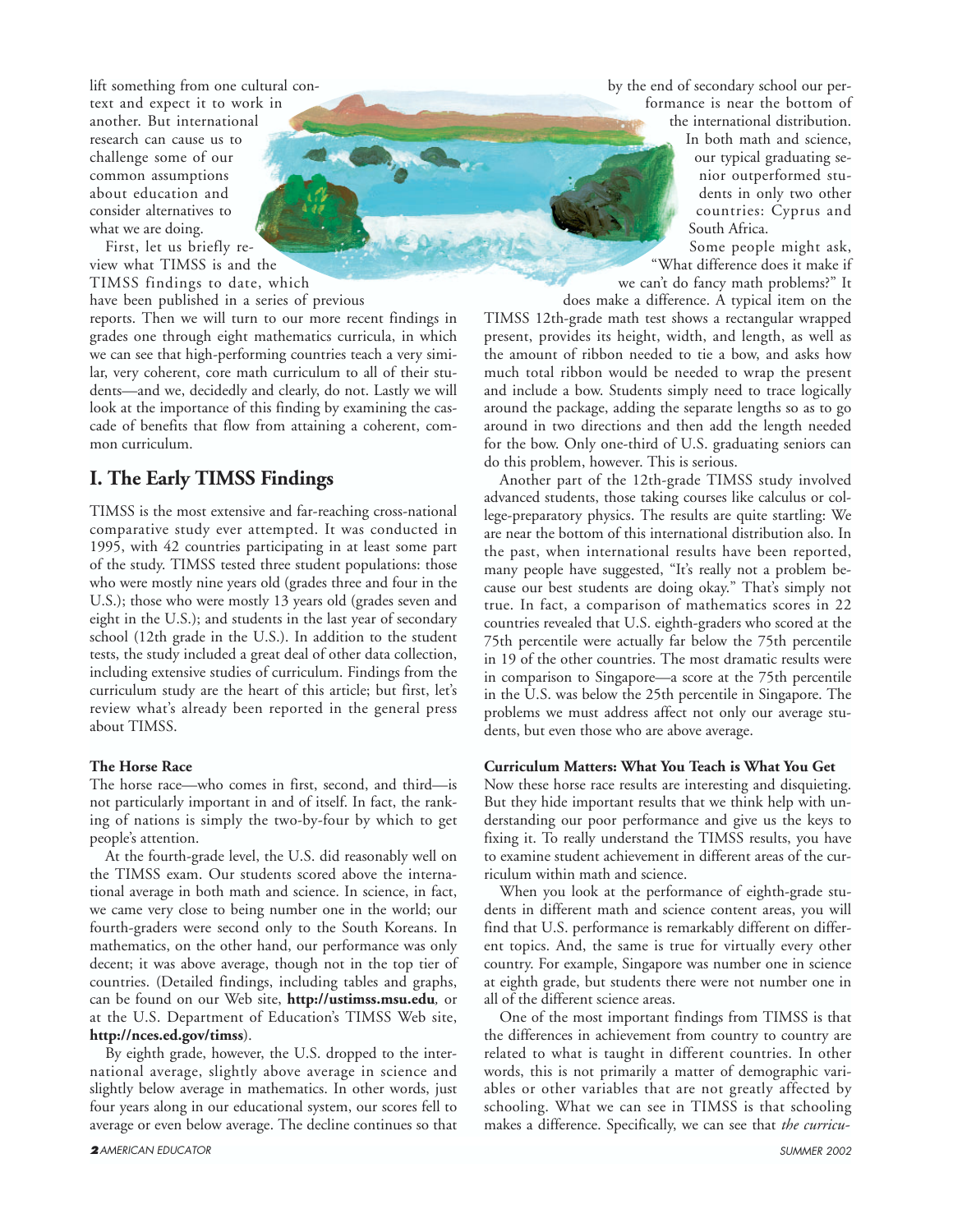#### *lum itself—what is taught—makes a huge difference*.

Consider the performance of Bulgarian students in science. They were tops in the world in the area of the structure of matter, but almost dead last in the area of physical changes. Consider, too, the remarkable variations in U.S. performance in mathematics. Our eighth-grade students did their very best math work in the area of rounding. Our kids are among the world's best rounders. We obviously teach it thoroughly. But based on the TIMSS results, we are obviously not doing an adequate job of teaching measurement; perimeter, area and volume; and geometry.

These findings emerged from a substantial line of research within TIMSS that examined what is taught in 37 countries. To get a rich picture of math and science instruction in each country, we looked at the "intended" content—that is, what officials intended for teachers to teach; and "enacted" content—that is, what teachers actually taught in their classrooms. In most countries, the intended content was simply the national curriculum. But in the handful of countries without a national curriculum, we sought out other formal statements of intended content at the regional or local level. For example, in the U.S. we examined state and district standards. In all of the countries we determined the enacted content by surveying teachers about what they believed they had covered. Additional information on what is taught came from a review of several major textbooks in each country and, in a few countries, classroom observations.

Based on these studies of the "intended" and "enacted" content in mathematics, we can make some general claims. We know that in most countries studied, the intended content that is formally promulgated (at the national, regional, or state level) is essentially replicated in the nation's textbooks. We can also say that in most countries studied, teachers "follow" the textbook. By this we mean that they cover the content of the textbook and are guided by the depth and duration of each topic in the textbook. From this knowledge, we can say with statistical confidence that what is stated in the intended content (be it a national curriculum or state standards) and in the textbooks is, by and large, taught in the classrooms of most TIMSS countries. Knowing all of this, we can often trace the strengths and weaknesses that a nation's students display on given topics to comparable strengths and weaknesses in the intended content. In short, our study shows clearly that curriculum matters. If a nation asks teachers to teach a particular set of topics in a particular grade, that is what teachers will likely teach—and, in the aggregate, it is what students will likely learn. This was true even after we controlled for students' socioeconomic status.<sup>1</sup>

#### **Curricula in the U.S.: A Mile Wide, an Inch Deep**

Based on these early analyses of TIMSS data, we can characterize the intended math and science content (as stated in sets of standards and textbooks) in the U.S., relative to others in the world, in four ways:

1. Our intended content is not focused. If you look at state standards, you'll find more topics at each grade level than in any other nation. If you look at U.S. textbooks, you'll find

there is no textbook in the world that has as many topics as our mathematics textbooks, bar none. In fact, according to TIMSS data, eighth-grade mathematics textbooks in Japan have around 10 topics, but U.S. eighth-grade textbooks have over 30 topics. (See photo on page 20.) And finally, if you look in the classroom, you'll find that U.S. teachers cover more topics than teachers in any other country.

2. Our intended content is highly repetitive. We introduce topics early and then repeat them year after year. To make matters worse, very little depth is added each time the topic is addressed because each year we devote much of the time to reviewing the topic.

3. Our intended content is not very demanding by international standards. This is especially true in the middle-school years, when the relative performance of U.S. students declines. During these years, the rest of the world shifts its attention from the basics of arithmetic and elementary science to beginning concepts in algebra, geometry, chemistry, and physics.

4. Our intended content is incoherent. Math, for example, is really a handful of basic ideas; but in the United States, mathematics standards are long laundry lists of seemingly unrelated, separate topics. Our most recent analysis has more to say about this and we will return to it in the next section.

As a result of these poorly designed standards and textbooks, the curriculum that is enacted in the U.S. (compared to the rest of the world) is highly repetitive, unfocused, unchallenging, and incoherent, especially during the middle-school years. There is an important implication here. Our teachers work in a context that demands that they teach a lot of things, but nothing in-depth. We truly have standards, and thus enacted curricula, that are a "mile wide and an inch deep."

One popular response to a study like TIMSS is to blame the teachers. But the teachers in our country are simply doing what we have asked them to do: "Teach everything you can. Don't worry about depth. Your goal is to teach 35 things briefly, not 10 things well."

#### **II. The Coherent Curriculum**

Discussion of the TIMSS achievement results has prompted policymakers in the U.S. and elsewhere to wonder just what it might mean to have a world-class mathematics or science curriculum. In response to this interest, we investigated the top achieving TIMSS countries' curricula in mathematics and science to distill what they considered essential content for virtually all students<sup>2</sup> over the different grades of schooling. With this new analysis, we can go beyond the critique of our "mile-wide-inch-deep curricula" and look at the character and content of a world-class curriculum.<sup>3</sup> Although we conducted this analysis for both math and science, in this article we will only address the math findings.

After identifying the top achieving (or A+) countries and devising a methodology to determine the topics that were common to their curricula, we developed a composite set of topics consisting of the topics that at least two-thirds of the A+ countries included in their curricula. This A+ composite is displayed in Figure 1. Next, composites for U.S. mathe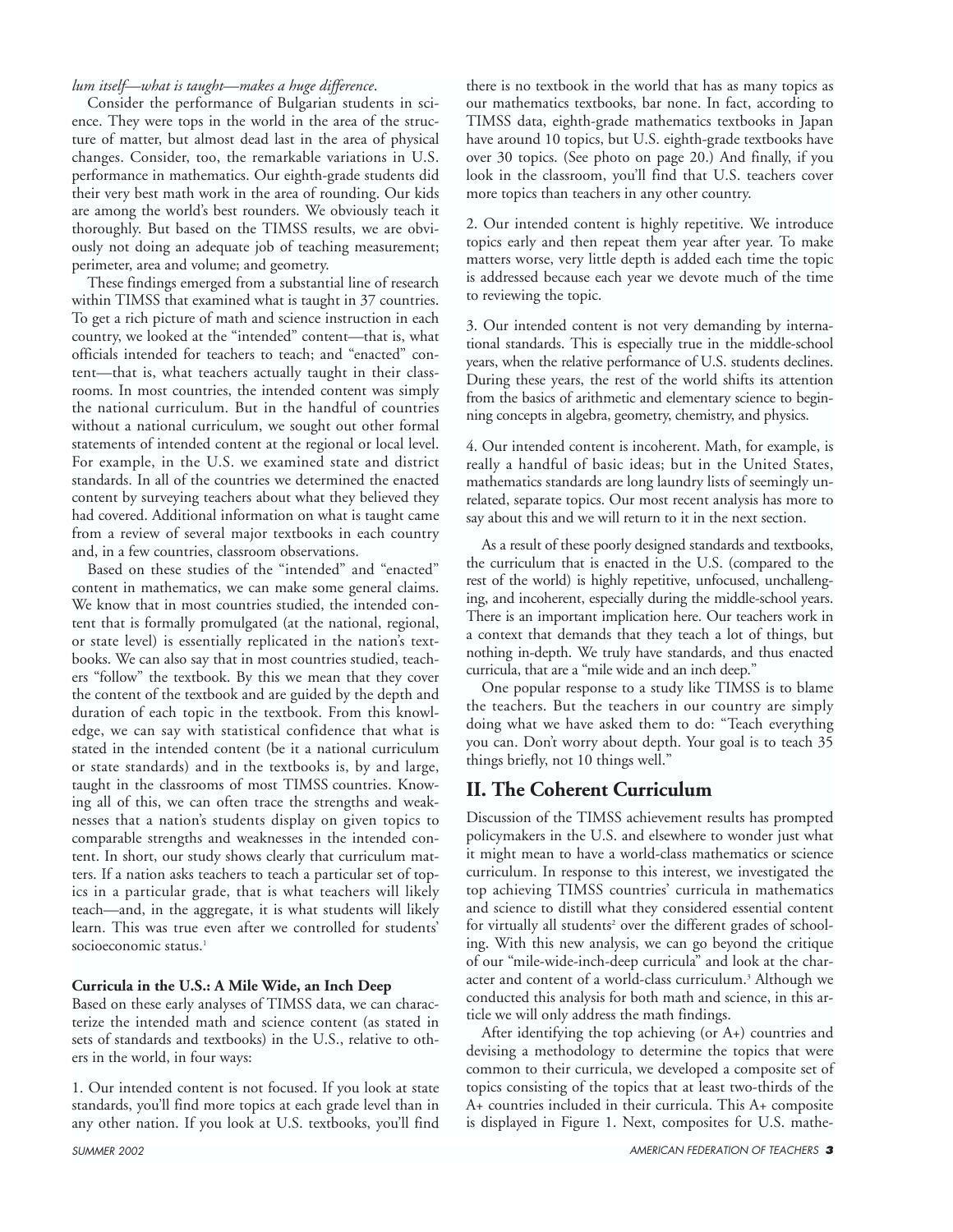matics standards from 21 states (Figure 2) and 50 districts (Figure 3, page 11) were also developed and compared to the A+ composite. (For more details on the methodology, please see page 47.)

While examining the A+ composite, it is important to keep in mind that this figure represents a "core" curriculum, not a complete curriculum. Our goal in developing the composite was to find out which topics at least two-thirds of A+ countries believed to be essential. Not surprisingly, these countries' points of agreement resulted in a smaller set of

topics in our composite than any one of these countries includes in its national curriculum.4

To represent the full scope of a complete mathematics curriculum in a typical A+ country, roughly three topics would have to be added at each grade level in addition to those listed in Figure 1. As noted in the last line of Figure 1, the average number of topics that would have to be added range from one (in grades four and five) to as many as six (in grades two and seven). This is important information for Americans who understand that there is a need for a com-

#### *FIGURE 1*

*A+ Composite: Mathematics topics intended at each grade by at least two-thirds of A+ countries.*

*Note that topics are introduced and sustained in a coherent fashion, producing a clear upper-triangular structure.*

| <b>TOPIC</b><br><b>GRADE:</b>                                                                                                                                                                                                                                    | 1              | 2              | 3          | 4              | 5              | 6  | 7              | 8      |
|------------------------------------------------------------------------------------------------------------------------------------------------------------------------------------------------------------------------------------------------------------------|----------------|----------------|------------|----------------|----------------|----|----------------|--------|
| Whole Number Meaning                                                                                                                                                                                                                                             | ▉              | $\blacksquare$ | П          | m.             | H              |    |                |        |
| <b>Whole Number Operations</b>                                                                                                                                                                                                                                   | ■              | ■              | ■          | ▉              | H.             |    |                |        |
| <b>Measurement Units</b>                                                                                                                                                                                                                                         | П              | П              | П          | $\blacksquare$ | $\blacksquare$ | П  | ×              |        |
| Common Fractions                                                                                                                                                                                                                                                 |                |                | П          | $\blacksquare$ | ■              | П  |                |        |
| Equations & Formulas                                                                                                                                                                                                                                             |                |                | $\Box$     | n.             | П              | H  | ■              | ■      |
| Data Representation & Analysis                                                                                                                                                                                                                                   |                |                | $\Box$     | П              | П              | П  |                | П      |
| 2-D Geometry: Basics                                                                                                                                                                                                                                             |                |                | $\Box$     | m.             | П              | П  | ■              | ■      |
| Polygons & Circles                                                                                                                                                                                                                                               |                |                |            | П              | П              | П  | ■              | ▄      |
| Perimeter, Area & Volume                                                                                                                                                                                                                                         |                |                |            | П              | П              | П  | п              | П      |
| Rounding & Significant Figures                                                                                                                                                                                                                                   |                |                |            | П              | П              |    |                |        |
| <b>Estimating Computations</b>                                                                                                                                                                                                                                   |                |                |            | m.             | П              | П  |                |        |
| Properties of Whole Number Operations                                                                                                                                                                                                                            |                |                |            | П              | П              |    |                |        |
| <b>Estimating Quantity &amp; Size</b>                                                                                                                                                                                                                            |                |                |            | П              | □              |    |                |        |
| <b>Decimal Fractions</b>                                                                                                                                                                                                                                         |                |                |            | п              | П              | H  |                |        |
| Relationship of Common & Decimal Fractions                                                                                                                                                                                                                       |                |                |            | n.             | П              | П  |                |        |
| Properties of Common & Decimal Fractions                                                                                                                                                                                                                         |                |                |            |                | ×              | П  |                |        |
| Percentages                                                                                                                                                                                                                                                      |                |                |            |                | П              | П  |                |        |
| <b>Proportionality Concepts</b>                                                                                                                                                                                                                                  |                |                |            |                | П              | П  | H              | □      |
| <b>Proportionality Problems</b>                                                                                                                                                                                                                                  |                |                |            |                | П              | m. | $\blacksquare$ | ■      |
| 2-D Coordinate Geometry                                                                                                                                                                                                                                          |                |                |            |                | $\Box$         | П  | H              | T.     |
| Geometry: Transformations                                                                                                                                                                                                                                        |                |                |            |                |                | m. | H              | П      |
| Negative Numbers, Integers & Their Properties                                                                                                                                                                                                                    |                |                |            |                |                | П  | ×              |        |
| Number Theory                                                                                                                                                                                                                                                    |                |                |            |                |                |    | H              | $\Box$ |
| Exponents, Roots & Radicals                                                                                                                                                                                                                                      |                |                |            |                |                |    | ×              | ×      |
| Exponents & Orders of Magnitude                                                                                                                                                                                                                                  |                |                |            |                |                |    |                | П      |
| Measurement Estimation & Errors                                                                                                                                                                                                                                  |                |                |            |                |                |    | П              |        |
| Constructions w/ Straightedge & Compass                                                                                                                                                                                                                          |                |                |            |                |                |    | ■              | П      |
| 3-D Geometry                                                                                                                                                                                                                                                     |                |                |            |                |                |    | H              | П      |
| Congruence & Similarity                                                                                                                                                                                                                                          |                |                |            |                |                |    |                | ш      |
| Rational Numbers & Their Properties                                                                                                                                                                                                                              |                |                |            |                |                |    |                | П      |
| Patterns, Relations & Functions                                                                                                                                                                                                                                  |                |                |            |                |                |    |                | П      |
| Slope & Trigonometry                                                                                                                                                                                                                                             |                |                |            |                |                |    |                | П      |
| Number of topics covered by at least 67%                                                                                                                                                                                                                         |                |                |            |                |                |    |                |        |
| of the A+ countries                                                                                                                                                                                                                                              | 3              | 3              | 7          | 15             | 20             | 17 | 16             | 18     |
| Number of additional topics intended by A+ countries<br>to complete a typical curriculum at each grade level<br>$\overline{1}$ intended by 67% of the Augustine $\overline{1}$ intended by 92% of the Augustine $\overline{1}$ intended by 100% of the Augustine | $\overline{2}$ | 6              | $\sqrt{5}$ | 1              | 1              | 3  | 6              | 3      |

– intended by 67% of the A+ countries ■ – intended by 83% of the A+ countries ■ – intended by 100% of the A+ countries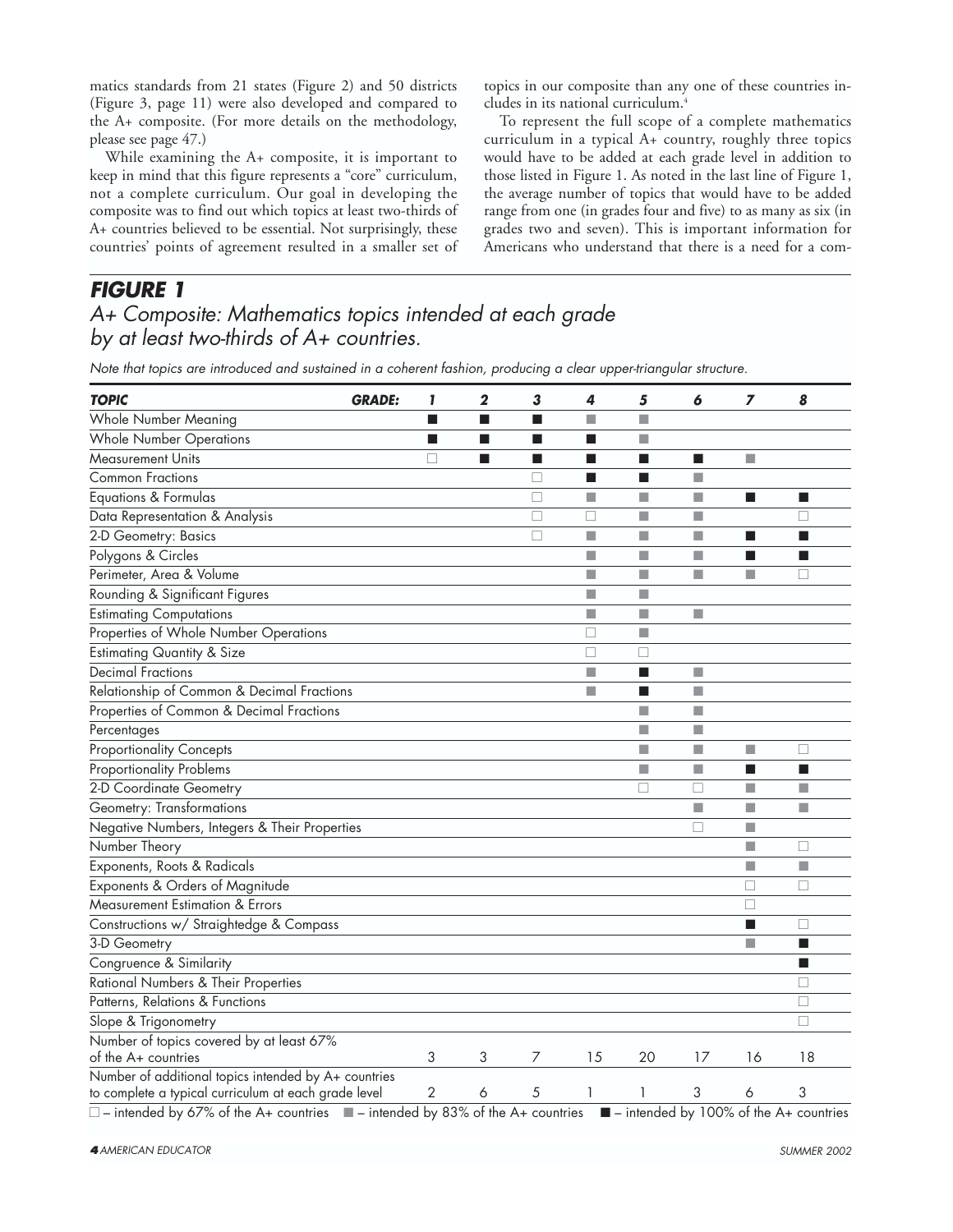mon, prescribed curricular core, but also believe some local discretion must be accommodated. The A+ composite shows that, at least in math, it is eminently sensible and doable to think of some math topics as part of a required core taught in particular grades and others as topics that can float according to, say, state or district discretion.

#### **The A+ Composite**

Figure 1 presents the A+ composite for mathematics by topic and grade. The 32 topics listed are those that are in the national curricula at a given grade in at least two-thirds of the A+ countries. As evidenced by the "upper-triangular" shape of the data, the A+ composite reflects an evolution from an early emphasis on arithmetic in grades one through four to more advanced algebra and geometry beginning in grades seven and eight. Grades five and six serve as a transitional stage in which topics such as proportionality and coordinate geometry are taught, providing a bridge to the formal study of algebra and geometry.

More specifically, these data suggest a three-tier pattern of

#### *FIGURE 2*

#### *State Composite: Mathematics topics intended at each grade by at least two-thirds of 21 U.S. states.*

*Note that topics are introduced and sustained in a way that produces no visible structure.*

| <b>TOPIC</b>                                         | <b>GRADE:</b> | 1                                                                                                    | $\boldsymbol{2}$ | 3              | 4              | 5              | 6              | $\overline{z}$ | 8      |
|------------------------------------------------------|---------------|------------------------------------------------------------------------------------------------------|------------------|----------------|----------------|----------------|----------------|----------------|--------|
| Whole Number Meaning                                 |               | ■                                                                                                    | П                | ■              | ■              | m.             | П              |                |        |
| <b>Whole Number Operations</b>                       |               | П                                                                                                    | $\blacksquare$   | $\blacksquare$ | П              | m.             | П              |                |        |
| <b>Measurement Units</b>                             |               | H.                                                                                                   | П                | $\blacksquare$ | ×              | ■              | $\blacksquare$ | П              | m.     |
| <b>Common Fractions</b>                              |               | П                                                                                                    | П                | T.             | ×              | $\blacksquare$ | ×              | □              | □      |
| Equations & Formulas                                 |               | □                                                                                                    | $\Box$           | T.             | H              | T.             | $\blacksquare$ | $\blacksquare$ | П      |
| Data Representation & Analysis                       |               | <b>In</b>                                                                                            | ■                | ■              | ■              | п              | $\blacksquare$ | п              | п      |
| 2-D Geometry: Basics                                 |               | m.                                                                                                   | m.               | m.             | ×              | T.             | ×              | ×              | m.     |
| Polygons & Circles                                   |               | П                                                                                                    | $\blacksquare$   | $\blacksquare$ | $\blacksquare$ | П              | $\Box$         | ш              | T.     |
| Perimeter, Area & Volume                             |               |                                                                                                      | $\Box$           | □              | □              | T.             | $\Box$         | $\blacksquare$ | T.     |
| Rounding & Significant Figures                       |               |                                                                                                      |                  |                |                |                |                |                |        |
| <b>Estimating Computations</b>                       |               | П                                                                                                    | П                | ×.             | H              | T.             | T.             | ×              | T.     |
| Properties of Whole Number Operations                |               | П                                                                                                    | $\Box$           | □              | □              |                |                |                |        |
| <b>Estimating Quantity &amp; Size</b>                |               |                                                                                                      |                  | П              |                |                |                |                |        |
| <b>Decimal Fractions</b>                             |               |                                                                                                      |                  | $\Box$         | ×              | m.             | H              | □              | □      |
| Relationship of Common & Decimal Fractions           |               |                                                                                                      |                  |                | □              | $\Box$         | □              |                |        |
| Properties of Common & Decimal Fractions             |               |                                                                                                      |                  |                |                |                |                |                |        |
| Percentages                                          |               |                                                                                                      |                  |                |                | $\Box$         | п              | П              | □      |
| <b>Proportionality Concepts</b>                      |               |                                                                                                      |                  |                |                |                |                | □              |        |
| <b>Proportionality Problems</b>                      |               |                                                                                                      |                  |                |                |                | п              | П              | m.     |
| 2-D Coordinate Geometry                              |               |                                                                                                      |                  | П              | п              | □              | П              | П              | m.     |
| Geometry: Transformations                            |               | H.                                                                                                   | П                | m.             | T.             | п              | ×              | ×              | T.     |
| Negative Numbers, Integers & Their Properties        |               |                                                                                                      |                  |                |                |                | П              | П              | □      |
| Number Theory                                        |               |                                                                                                      |                  |                |                | п              | $\Box$         | □              | □      |
| Exponents, Roots & Radicals                          |               |                                                                                                      |                  |                |                |                | П              | □              | П      |
| Exponents & Orders of Magnitude                      |               |                                                                                                      |                  |                |                |                |                | П              | $\Box$ |
| Measurement Estimation & Errors                      |               | П                                                                                                    | П                | T.             | П              | m.             | п              | T.             | $\Box$ |
| Constructions w/ Straightedge & Compass              |               |                                                                                                      |                  |                |                |                |                |                |        |
| 3-D Geometry                                         |               |                                                                                                      |                  | $\blacksquare$ | T.             | П              | п              | ■              | n.     |
| Congruence & Similarity                              |               |                                                                                                      |                  |                |                | $\Box$         | п              | T.             | П      |
| Rational Numbers & Their Properties                  |               |                                                                                                      |                  |                |                |                | ×              | H              | $\Box$ |
| Patterns, Relations & Functions                      |               | H.                                                                                                   | П                | ■              | ■              | m.             | $\blacksquare$ | П              | П      |
| Slope & Trigonometry                                 |               |                                                                                                      |                  |                |                |                |                |                |        |
| Number of topics covered by at least 67%             |               |                                                                                                      |                  |                |                |                |                |                |        |
| of the states                                        |               | 14                                                                                                   | 15               | 18             | 18             | 20             | 25             | 23             | 22     |
| Number of additional topics intended by states       |               |                                                                                                      |                  |                |                |                |                |                |        |
| to complete a typical curriculum at each grade level |               | 8                                                                                                    | 8                | 7              | 8              | 8              | 5              | 6              | 6      |
| $\Box$ – intended by 67% of the states               |               | - intended by 100% of the states<br>$\blacksquare$ - intended by 83% of the states<br>$\blacksquare$ |                  |                |                |                |                |                |        |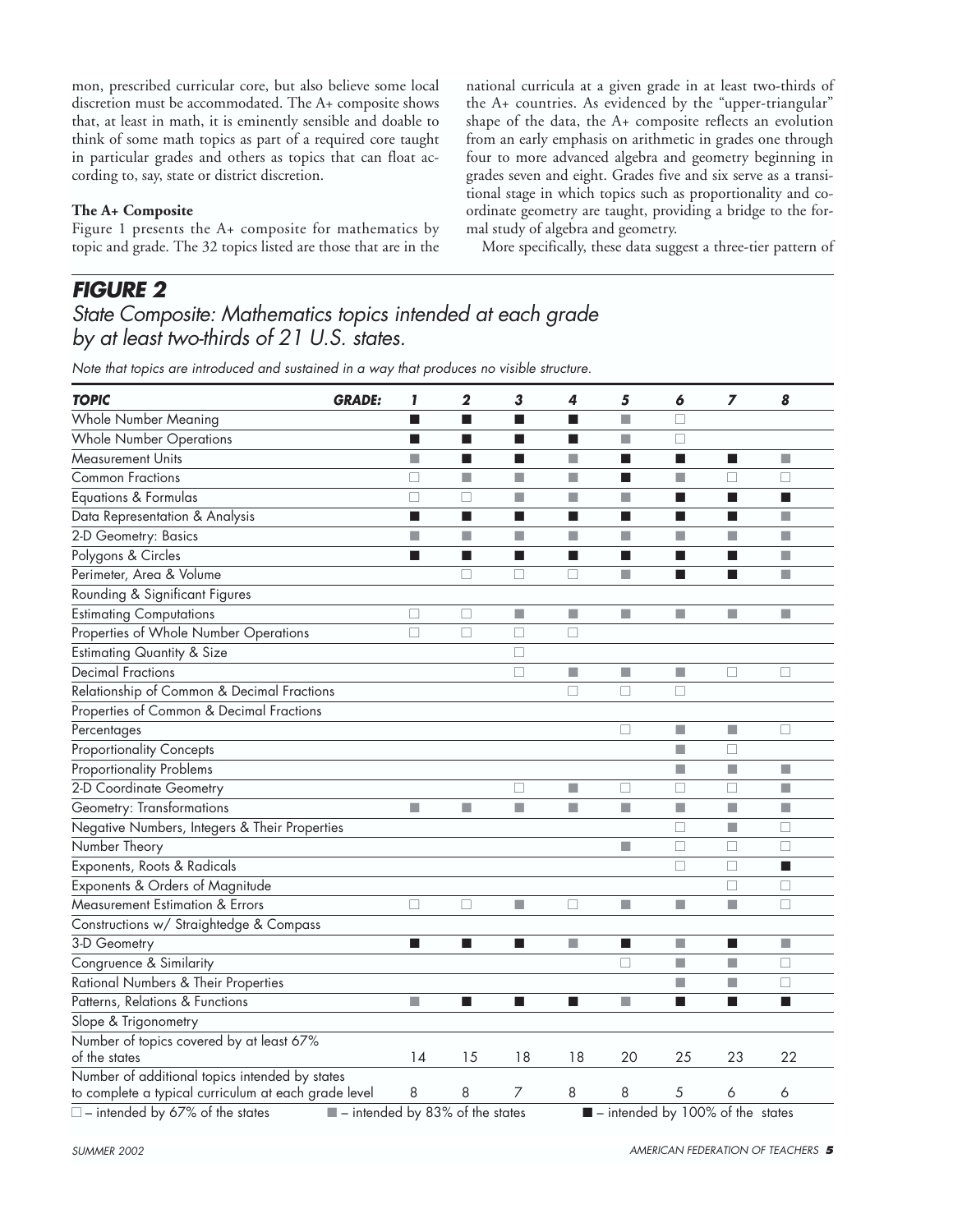increasing mathematical complexity. The first tier includes an emphasis primarily on arithmetic, including common and decimal fractions, rounding, and estimation. It is covered in grades one through four. The third tier, covered in grades seven and eight, consists primarily of advanced number topics such as number theory (including primes and factorization, exponents, roots, radicals, orders of magnitude, and rational numbers and their properties), algebra (including functions and slope), and geometry (including congruence and similarity, and 3-dimensional geometry). Grades five and six appear to serve as an overlapping transitional tier

with continuing attention to a few arithmetic topics, but also with an introduction to more advanced topics such as percentages; negative numbers, integers and their properties; proportional concepts and problems; two-dimensional coordinate geometry; and geometric transformations.

The curriculum structure also includes a small number of topics that provide a form of continuity across all three tiers. These continuing topics (such as measurement units, which are covered in grades one through seven, and equations and formulas, which are covered in grades three through eight) seem to support the overall curriculum structure. These topics have an

# The Benefit to Equity

By E.D. Hirsch, Jr.

When children share a com-<br>mon base of knowledge,<br>can be far more effective. Why is this? mon base of knowledge, their classroom instruction Anyone who has ever taught a class knows that explaining a new subject will induce smiles of recognition in some students, but looks of puzzlement in others. Every teacher who reads exams has said or thought, "Well, I *taught* them that, even if some of them didn't *learn* it." What makes the click of understanding occur in some students, but not in others?

Research has shown that the ability to learn something new depends on an ability to accommodate the new thing to the already known. When the automobile first came on the scene, people called it a "horseless carriage," thus accommodating the new to the old. When a teacher tells a class that electrons go around the nucleus of an atom as the planets go around the sun, that analogy may be helpful for students who already know about the solar system, but not for students who don't. Relevant background knowledge gives students a greater variety of means for capturing the new ideas.

This enabling function of relevant prior knowledge is essential at every stage of learning.

When a child "gets" what is being offered in a classroom, it is like someone getting a joke. A click occurs. People with the requisite background knowledge will get the joke, but those



who lack it will be puzzled until somebody explains the background knowledge that was assumed in telling the joke. A classroom of 25 to 30 children cannot move forward as a group until all students have gained the taken-for-granted knowledge necessary for "getting" the next step in learning. If the class must pause too often while its lagging members are given background knowledge they should have gained in earlier grades, the progress of the class is bound to be excruciatingly slow for better-prepared students. If, on the other hand, instead of slowing down the class for laggards, the teacher presses ahead, the less-prepared students are bound to be left further and further behind.

For effective classroom learning to take place, class members need to share enough common reference points to enable all students to learn steadily, albeit at differing rates and in response to varied approaches. Harold Stevenson and James Stigler in their important book, *The Learning Gap,* show that when this requisite com-

monality of preparation is lacking, as it is in most American classrooms today, the progress of learning will be slow compared with that of educational systems that do achieve commonality of academic preparation within the classroom. It is arguable that this structural difference between American classrooms and those of more effective systems is an important cause of the poor showing of American students in international comparisons.

The learning gap that Stevenson and Stigler describe is a gap in academic performance between American and Asian students. Subsequently, work by Stevenson and his colleagues has shown that this gap grows wider over time, putting American students much further behind their Asian peers by 11th grade than they were in the sixth grade. The funnel shape of this widening international gap has an eerie similarity to the funnel shape of the widening gap *inside* American schools between advantaged and disadvantaged students as they progress through the grades. A plausible expla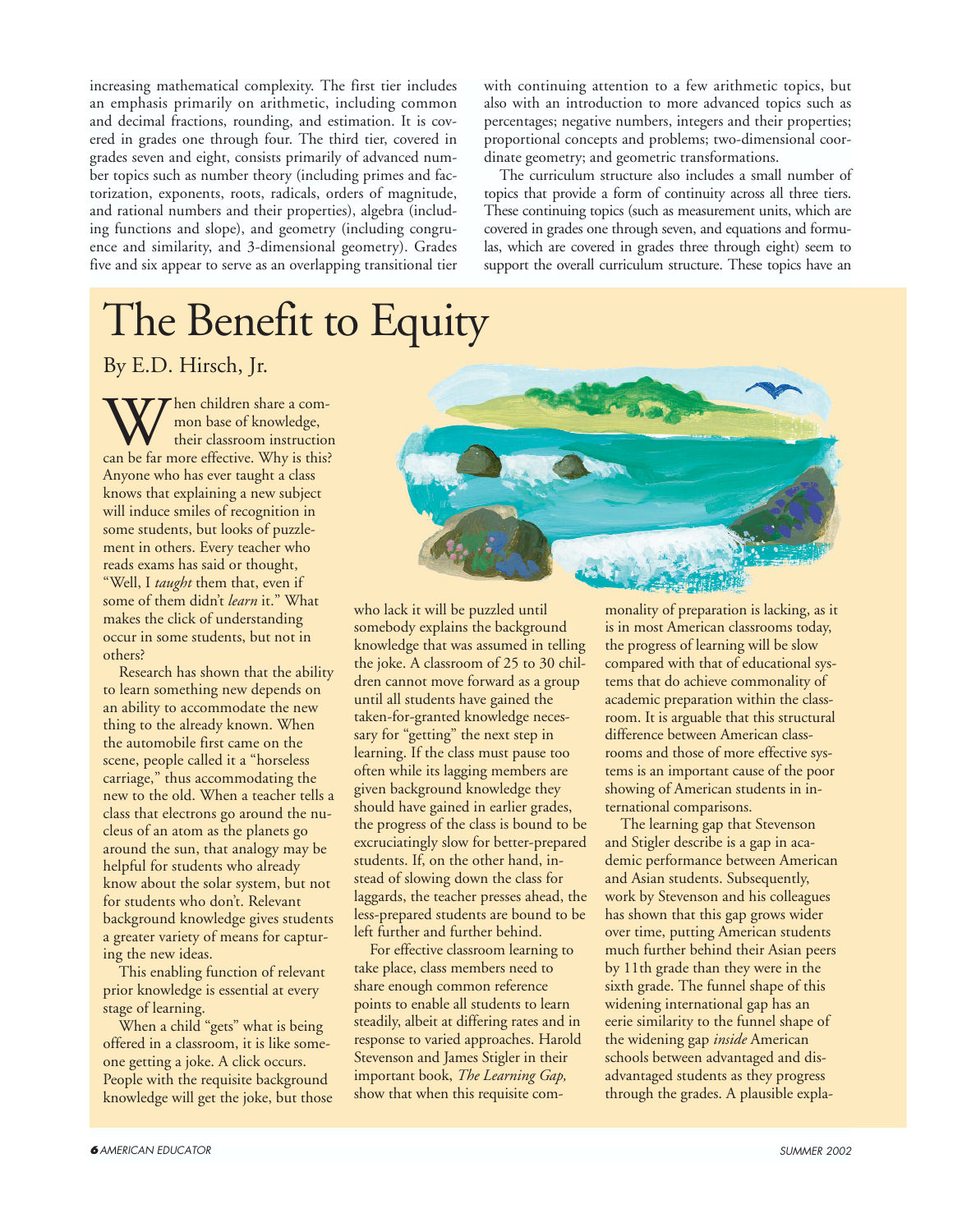implied breadth that means they could move from their most elementary aspects to the beginning of complex mathematics during the elementary and middle grades.

Another pattern identified in Figure 1 is the number of grades in which a topic is covered in the A+ composite mathematics topics in these countries are generally intended for an average span of three years. Only eight out of the 32 topics are covered for five or more years. In addition, five out of the 32 topics are covered for only one year in grades one through eight. (These five topics reappear in the upper secondary mathematics curricula of A+ countries, but Figure 1

does not include this information.) As you will see, the short duration of topic coverage stands in stark contrast to the U.S.

These data indicate that across the A+ countries there is a generally agreed-upon set of mathematics top-<br>ics—those related to whole numbers and measure-<br>ment—that serve as the foundation for mathematics underis a generally agreed-upon set of mathematics topics—those related to whole numbers and measurestanding. They constitute the fundamental mathematics knowledge that students are meant to master during grades one to five. Future mathematics learning builds on this

nation for the widening in both cases is that a lack of academic commonality in the American classroom not only slows down the class as a whole thus making us lag behind other countries, but also creates an increasing discrepancy between students who are lucky enough to have gained the needed background knowledge at home and those who have to depend mainly on what they get sporadically in school. The learning of luckier students snowballs upon their initial advantage while that of the less fortunate ones—those dependent for their learning on what the incoherent American school curricula offer never even begins to gather momentum. The lack of shared knowledge among American students not only holds back their average progress, creating a national excellence gap, but more drastically, holds back disadvantaged students, thus creating a fairness gap as well.

What chiefly makes our schools unfair, then, even for children who remain in the same school year after year, is that some students are learning less than others, not because of their innate lack of academic ability or their lack of willingness to learn, but because of the inherent shortcomings in curricular organization. A systemic failure to teach all children the knowledge they need in order to understand what the next grade has to offer is *the* major source of avoidable injustice in our schools. It is impossible for a teacher to reach all children when some of them lack the necessary building blocks of learning. Under

A systemic failure to teach all children the knowledge they need in order to understand what the next grade has to offer is *the* major source of avoidable injustice in our schools.

these circumstances, the most important single task of an individual school is to ensure that all children within that school gain the prior knowledge they will need at the next grade level. Since our system currently leaves that supremely important task to the vagaries of individual classrooms, the result is a systemically imposed unfairnesss even for students who remain in the same school. Such inherent unfairness is greatly exacerbated for children who must change schools, sometimes in the middle of the year.

Consider the plight of Jane, who enters second grade in a new school. Her former first-grade teacher deferred all world history to a later grade, but in her new school, many first-graders have already learned about ancient Egypt. The new

teacher's references to the Nile River, the Pyramids, and hieroglyphics simply mystify Jane and fail to convey to her the new information that the allusions were meant to impart. Multiply that incomprehension by many others in Jane's new environment, and then multiply those by further comprehension failures which accrue because of the initial failures of uptake, and we begin to see why Jane is not flourishing academically in her new school. Add to these academic handicaps the emotional devastation of not understanding what other children are understanding, and add to avoidable academic problems the *un*avoidable ones of adjusting to a new group, and it is not hard to understand why newcomers fail to flourish in American schools. Then add to all of these drawbacks the fact that the social group with the greatest percentage of school changers is made up of low-income families who move for economic reasons, and one understands more fully why disadvantaged children suffer disproportionately from the curricular incoherence of the American educational system.

*E.D. Hirsch, Jr. is the founder of the Core Knowledge Foundation and a professor emeritus of education and humanities at the University of Virginia. This sidebar is excerpted with permission of Doubleday, a division of Random House, Inc., from* The Schools We Need and Why We Don't Have Them, *©1995 by Doubleday, a division of Bantam Doubleday Dell Publishing Group.*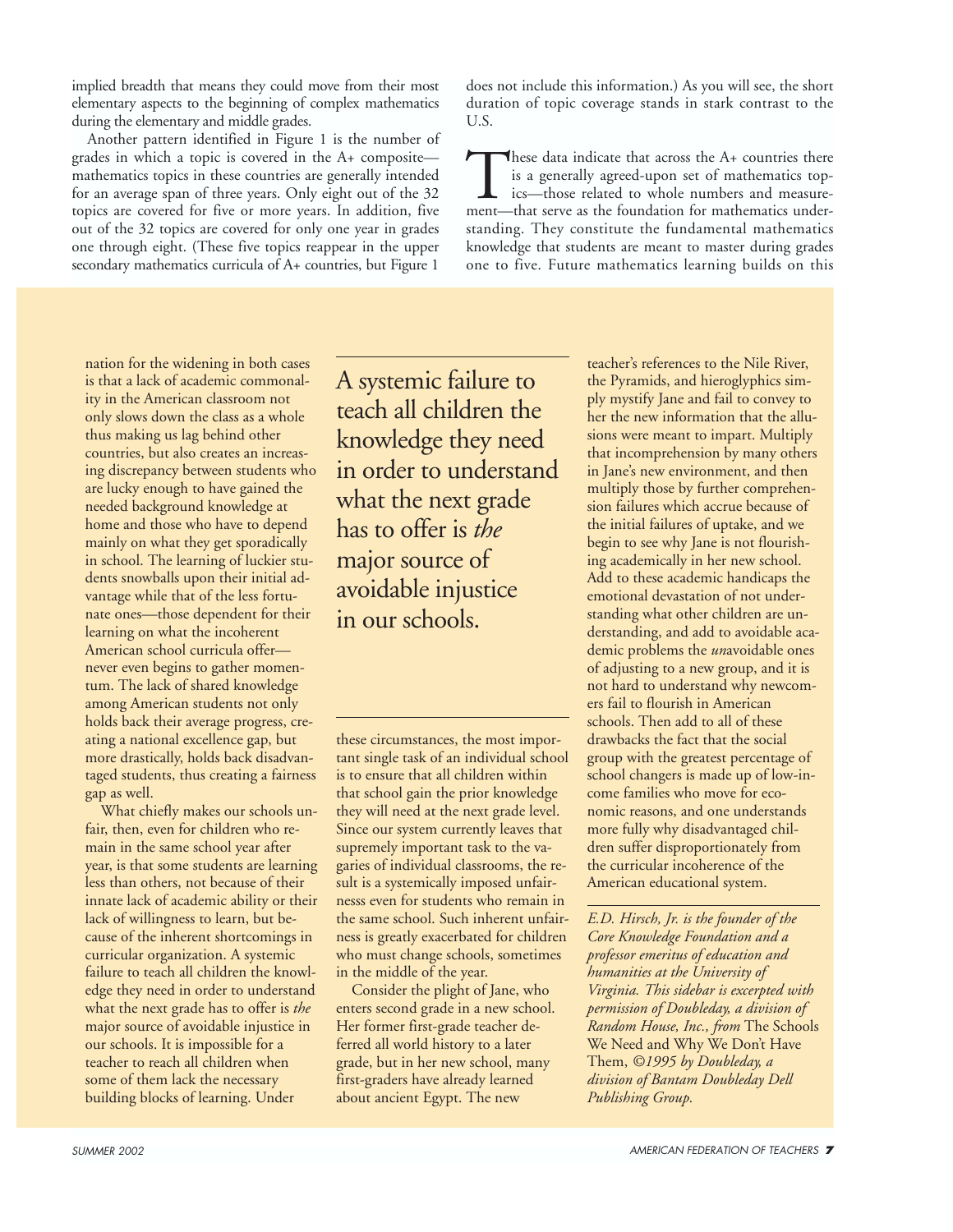foundation. At the middle and upper grades, new and more sophisticated topics are added—and, significantly, *the foundation topics then disappear from the curriculum.*

**A Structure that Reflects the Discipline of Mathematics**  To date, most discussions and evaluations of the quality of American standards have revolved around such characteristics as clarity, specificity, and, often, a particular ideology. For example, in mathematics these distinctions have been revealed in what is called the "math wars," a debate over what constitutes basic mathematics for the school curriculum.

With our look at the A+ composite, our definition of

# The Benefit to Subject-Matter Knowledge

I<sub>twe</sub> n this article, we discuss America's curriculum gap—the difference between the quality of our curriculum and that of the A+ countries. Others (especially Harold Stevenson and Jim Stigler) have written about a learning gap and a teaching gap. Perhaps one of the biggest gaps and it's related to the others—is the subject-matter

knowledge gap that exists between our mathematics teachers and those in the highest performing countries. If we are serious about making our math curriculum more rigorous, this gap which reflects the limited subject-matter preparation that many of our teachers receive—will have to be addressed.

In 2001, a survey asked a sample of Michigan teachers if they felt prepared to teach 12 specific mathematics topics such as equations, porportionality concepts, and data representation concepts. How many teachers thought they were prepared to teach all 12? Ten percent of the third-grade teachers, 20 percent of the fourth- and fifth-grade teachers, 45 percent of the sixth-grade teachers, about half of the seventh- and eighth-grade teachers, and only three-fourths of the highschool teachers felt adequately prepared, in a subject matter sense, to teach all 12 topics. Teachers recognize the inadequacy of their training for teaching the more advanced curriculum that we need in order to close the learning gap.

To better understand why this subject-matter gap exists, we must again look abroad to reflect on our own practices. To begin with, in the A+ countries, candidates for middle- and

secondary-teaching positions would typically have a strong math background, often including the equivalent of a major in the subject. Even elementary teachers, by virtue of having been educated in these systems, would have quite substantial math backgrounds. This is not trivial and must be addressed as we consider criteria for hiring the next generation of teachers. But I want to focus here on a different aspect of these foreign systems: their equivalent of in-service education, or professional development.

In the high-achieving nations, there is a clearly articulated curriculum specific to each grade, which is usually common for the entire country.

But don't mistake the curriculum itself for the wonder drug. These nations also make carefully planned professional-development investments.

Significantly, these high-achieving nations generally do not attempt generic sorts of professional development, a practice which is fairly common in this country, where, on occasion, you take all the K-12 teachers and put them into one room and call it professional development. Professional development in high-performing countries is generally geared to the grade in which teachers teach. The subject matter content and how

to teach it are often the focus. It is about the content that they are teaching their students in the classroom, not about abstract mathematical or other content. In turn, it's not necessary to teach all teachers in a particular field, like mathematics, advanced topics—not all math teach-

ers need to take and know calculus. What fourth-grade teachers need, for example, is an advanced treatment of elementary mathematics. They need to know, for instance, that fractions are part of a rational numbers system. Fractions aren't alien beasts to whole numbers, but they are often presented that way. Deeper knowledge of the structure of the advanced parts of elementary mathematics would enable fourth-grade teachers to carry out the kind of instruction that demonstrates connections between mathematical concepts.

Further, the textbook connection cannot be ignored when thinking about professional development. In the U.S., the correlation between textbook coverage and what teachers teach is .95 (which is comparable to other countries). If we pretend the textbook doesn't exist—and conduct professional development in ways that assume teachers will implement an entirely different approach to the content than the texts take—believe me, the textbook will win. Professional development must be intimately tied to the actual tools teachers use. That's the essence of curriculum-based professional development.

*—WILLIAM SCHMIDT*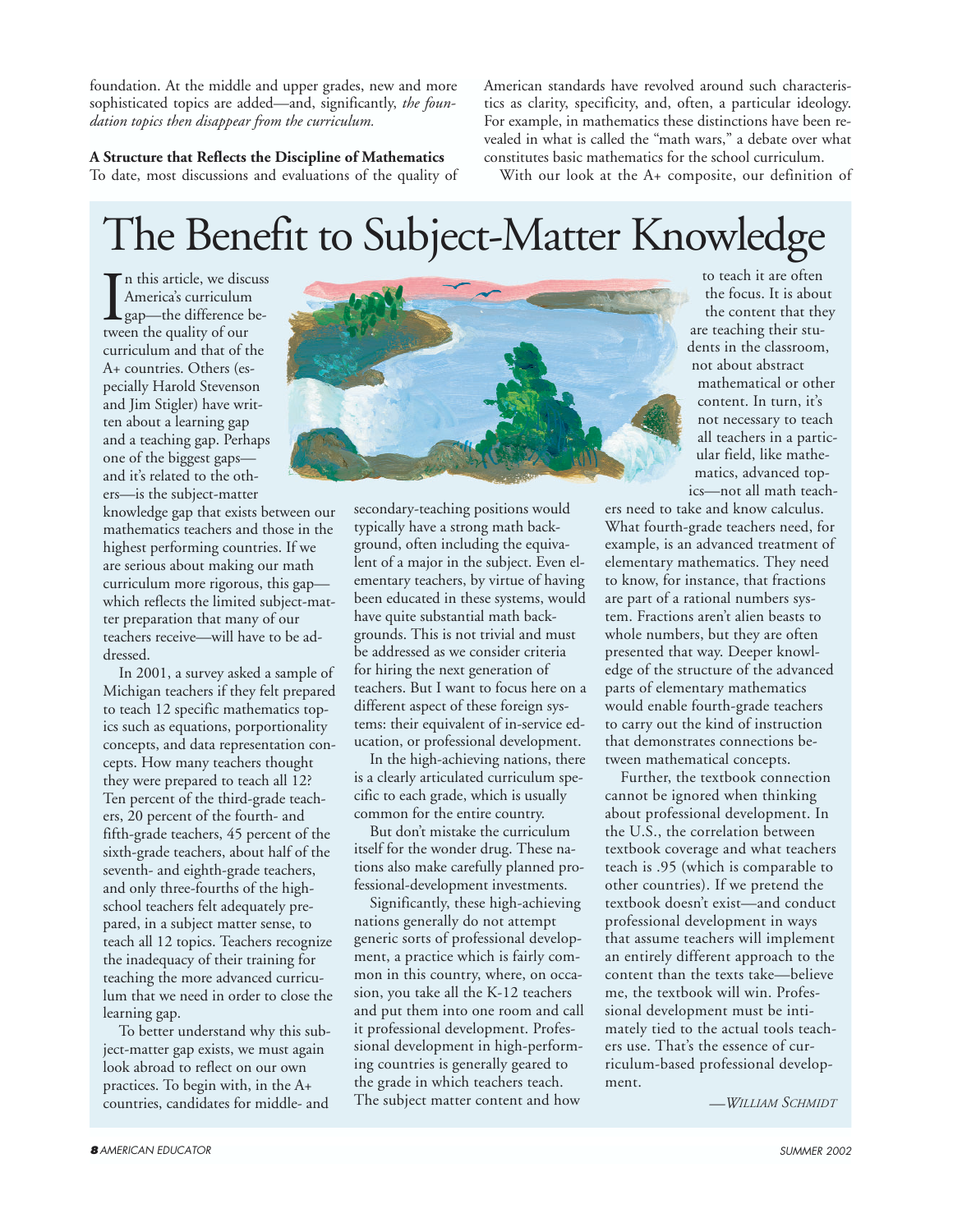quality moves beyond these issues to what we believe is a deeper, more fundamental characteristic. We feel that one of the most important characteristics defining quality in content standards is what we term coherence.

We define content standards and curricula to be coherent if they are articulated over time as a sequence of topics and performances that are logical and reflect, where appropriate, the sequential or hierarchical nature of the disciplinary content from which the subject matter derives. That is, what and how students are taught should reflect not only the topics that fall within a certain academic discipline, but also the key ideas that determine how knowledge is organized and generated within that discipline.

This implies that "to be coherent," a set of content standards must evolve from particulars (e.g., the meaning and operations of whole numbers, including simple math facts and routine computational procedures associated with whole numbers and fractions) to deeper structures inherent in the discipline. This deeper structure then serves as a means for connecting the particulars (such as an understanding of the rational number system and its properties). The evolution from particulars to deeper structures should occur over the school year within a particular grade level and as the student progresses across grades.

Based on this definition of coherence, the A+ composite is very strong and seems likely to build students' understanding of the big ideas and the particulars of mathematics and to assure that all students are exposed to substantial math content.

In sum, the "upper-triangular" structure of the data in Figure 1 implies that some topics were designed to provide a base for mathematics understanding and, correspondingly,

# A Glimpse of an A+ Curriculum…and How It Is Used

| <b>Basic Content/Objectives</b><br>Rate, ratio, and proportion<br>Objectives:<br>To develop the ability in<br>the use of rate, ratio, and<br>proportion in problems<br>connected with everyday life. | <b>Detailed Content</b><br>1.1 Meaning of rate, ratio,<br>and proportion                                                                                                                | Time<br>Ratio<br>$\mathfrak{Z}$ | <b>Notes on Teaching</b><br>Students are expected to understand clearly the meaning of<br>rate, ratio, and proportion through using everyday exam-<br>ples such as walking rate, reduction rate, and the ratio of<br>the number of boys to that of girls in a class. These exam-<br>ples should lead students to see their relationship.                                                       |
|------------------------------------------------------------------------------------------------------------------------------------------------------------------------------------------------------|-----------------------------------------------------------------------------------------------------------------------------------------------------------------------------------------|---------------------------------|------------------------------------------------------------------------------------------------------------------------------------------------------------------------------------------------------------------------------------------------------------------------------------------------------------------------------------------------------------------------------------------------|
|                                                                                                                                                                                                      | 1.2 The notion of a two-<br>term ratio a:b or a/b,<br>where $b\neq 0$                                                                                                                   | $\overline{2}$                  | The notion of a two-term ratio a:b is introduced. This can<br>be represented by the fraction $a/b$ , where $b \neq 0$ . Students<br>should note that a ratio is unaltered if the two numbers (or<br>quantities) of the ratio are both multiplied or divided by<br>the same number.                                                                                                             |
|                                                                                                                                                                                                      |                                                                                                                                                                                         |                                 | The notion of a two-term ratio may be extended to a<br>three-term ratio or more, e.g. a:b:c=1:2:3.                                                                                                                                                                                                                                                                                             |
|                                                                                                                                                                                                      | 1.3 Examples from science<br>and mensuration [i.e.,<br>measurement including<br>similar triangles. Problems<br>on direct and simple in-<br>verse proportion. Graphs<br>in two variables | 6                               | Students should be able to deal with rate, ratio, and pro-<br>portion in examples from science and mensuration, in-<br>cluding similar triangles. Practical problems on direct and<br>simple inverse proportion should also be investigated.<br>(N.B. Maps and scale plans are common examples of pro-<br>portion.) Students may use graphs to see the relationship<br>between two quantities. |

*Source: Hong Kong eighth-grade curriculum, excerpted from the* Syllabus for Mathematics: Forms I-V, *the curriculum that was in effect until spring of 2001 (and during the TIMSS).*

nlike a typical set of state standards in this country, the Hong Kong curriculum contains much more than just the content that teachers ought to cover, yet the information it provides is not overwhelming. The time ratio provided allows teachers and others taking guidance from the curriculum to easily see which topics should be emphasized, though it does not put teachers on a strict schedule. The notes on teaching offer valuable tips and examples and explain how topics and subtopics relate. As another example, consider these notes on teaching seventh-graders the use of letters to represent numbers:

The use of letters to represent numbers arises quite naturally when formulae such as  $A = b + 1$  and  $P = 2(b + 1)$ , where A

stands for area, b for breadth, l for length, and P for perimeter of a rectangle, are considered. Teachers can point out that even in daily life, letters may be used to represent numbers, e.g. in a secret code.

Keep in mind that this curriculum is the beginning, not the end, of support for instruction. It serves as the basis for a raft of well-aligned classroom materials, including:

■ classroom assessments for teachers to use at their discretion;

■ highly focused textbooks that flesh out the curriculum with closely-aligned explanations and problem sets;

■ preservice education that prepares teachers to teach the curriculum; and

■ multiple opportunities for content-based professional development.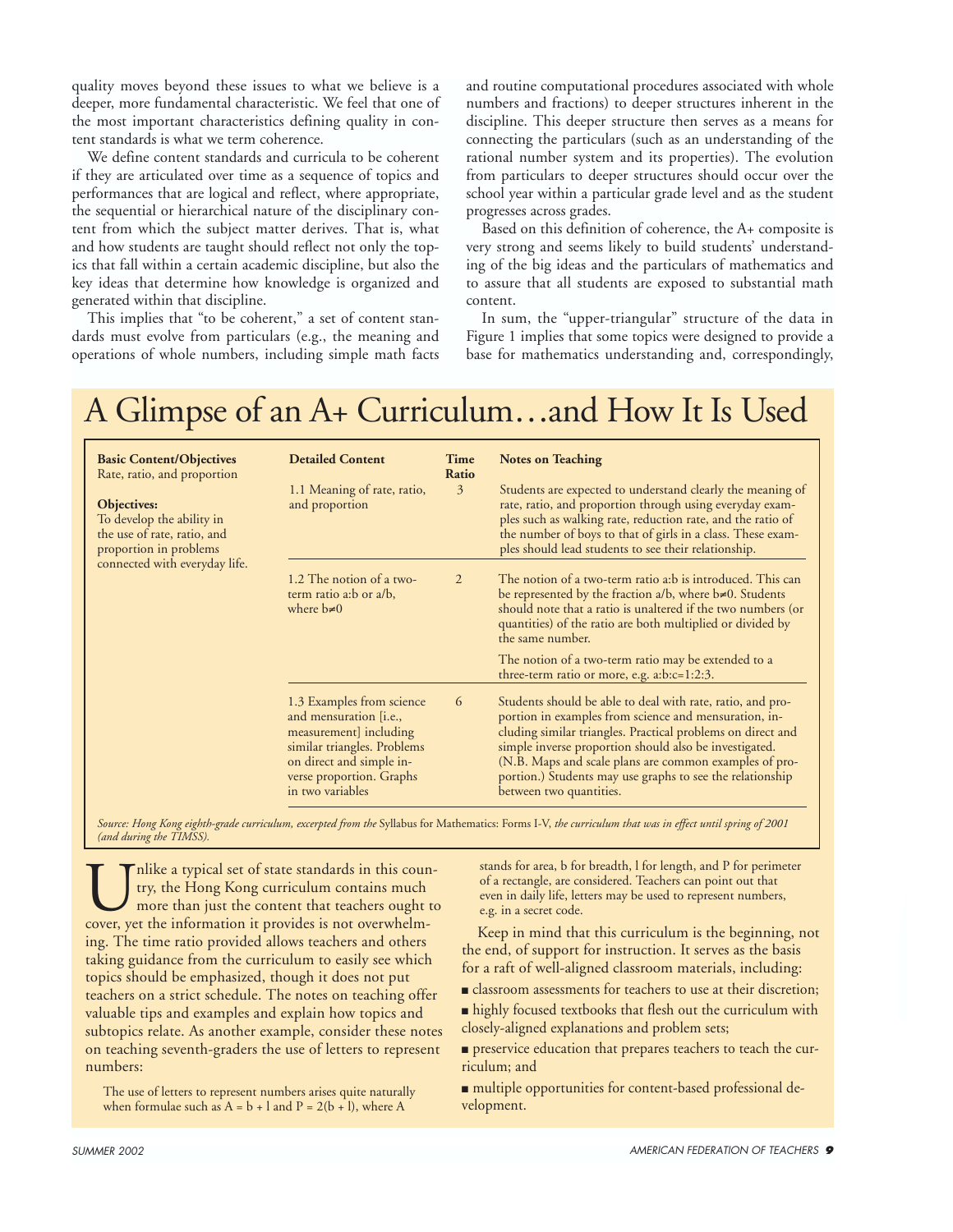were covered in the early grades. Increasingly over the grades, the curricula of the top achieving countries becomes more sophisticated and rigorous in terms of the mathematics topics covered. As a result, it reflects a logic that we would argue is inherent in the nature of mathematics itself. As we will see, the U.S. state and district standards do not reflect a comparable logical structure.

The A+ composite is stunningly coherent, and it's a pole star that can guide our curriculum and stan-<br>dards-writing efforts. But the huge educational im-<br>pact of the curriculum in A+ countries lies in several addipole star that can guide our curriculum and standards-writing efforts. But the huge educational impact of the curriculum in A+ countries lies in several additional related facts: In every A+ country, there is a single national curriculum.<sup>5</sup> It does not sit on a shelf unread and unused, nor is it an exceedingly long document that teachers pick through on their own, selecting which topics to emphasize and de-emphasize. The national curriculum as a whole is meant to be the enacted curriculum; related training, tools, and assessments are provided that make such enactment possible (and likely). The curriculum's coherence is translated into textbooks, workbooks, diagnostic tests for teacher use, and other classroom materials that enable teachers to bring the curriculum into the classroom in a relatively consistent, effective way. In turn, the curriculum serves as an important basis for the nation's preservice teacher education and for ongoing professional development, which again adds to the generally consistent, high quality of teaching across classrooms and schools.

Underlying all of this and making it all possible, is the fact that the curriculum is common—that is, the same coherent set of topics is intended to be taught in the same grade to virtually every child in the country—at least from grades one through eight (the focus of our study). Regardless of which school you attend or to which teacher you are assigned, the system is designed so that you will be exposed to the same material in the same grade.

*Mathematics textbooks in the U.S. cover more topics than texts in other countries, and, as a result, are substantially larger. The photo above compares five eighth-grade texts commonly used in the U.S. (right) to the eighth-grade texts from five of the A+ countries, which often use two slim books per year (left).*

This common, coherent curriculum makes possible a cascade of benefits for students' education. The possible net effects of these benefits are: 1) to positively influence overall student achievement (as reported in the opening section of this article); 2) to greatly reduce the differential achievement effects that are produced (in the U.S.) by standards and curricula of different quality; and, as a result, 3) to substantially weaken the relationship between student achievement and socioeconomic status (a link which is quite strong in the U.S.).

#### **III. Repetition and Incoherence in the U.S.**

As we know, unlike the A+ countries, the U.S. does not have a single, national curriculum. To determine the intended math curriculum, we looked primarily at the math standards that have been established at the state level. We also reviewed district-level standards.

#### **State Standards**

In Figure 2 we show a composite of the math standards in the 21 states that volunteered for our study. Since Figure 1 includes topics that were intended by at least two-thirds of the A+ countries, a similar two-thirds majority was applied to create the state composite shown in Figure 2 (on page 5).<sup>6</sup> The resulting pattern for the composite of U.S. states is very different from that of the A+ countries. The state standards do not reflect the three-tier structure described previously. The majority of the 32 mathematics topics that A+ countries teach at some point in grades one through eight are likely to be taught to American students repeatedly throughout elementary and middle school.7 *In fact, the average duration of a topic in state standards is almost six years. This is twice as long as for the A+ countries.*

This long duration means that U.S. states include many more topics at each grade than do A+ countries. That, in turn, means each topic is addressed in less depth. In general, the state standards increase the duration of a typical topic by introducing it at an earlier grade. For instance, even more

demanding topics such as geometric transformations,

measurement error, three-dimensional geometry, and functions are introduced as early as first grade. In the A+ composite, these same topics are first covered in middle school.

If coherence means that the internal structure of the academic discipline is reflected within and across grades, then clearly these results for U.S. states suggest a lack of coherence, even if the claim is that these topics are only presented initially in an elementary

or introductory fashion. The U.S. standards, with their early introduction and frequent repetition of topics, appear to be just an arbitrary collection of topics. Here are several specific examples of this incoherence:

■ **Prerequisite knowledge doesn't come first.** For example, properties of whole number operations (such as the distributive property) are intended to be covered in first grade, the same time that children are beginning to study basic whole-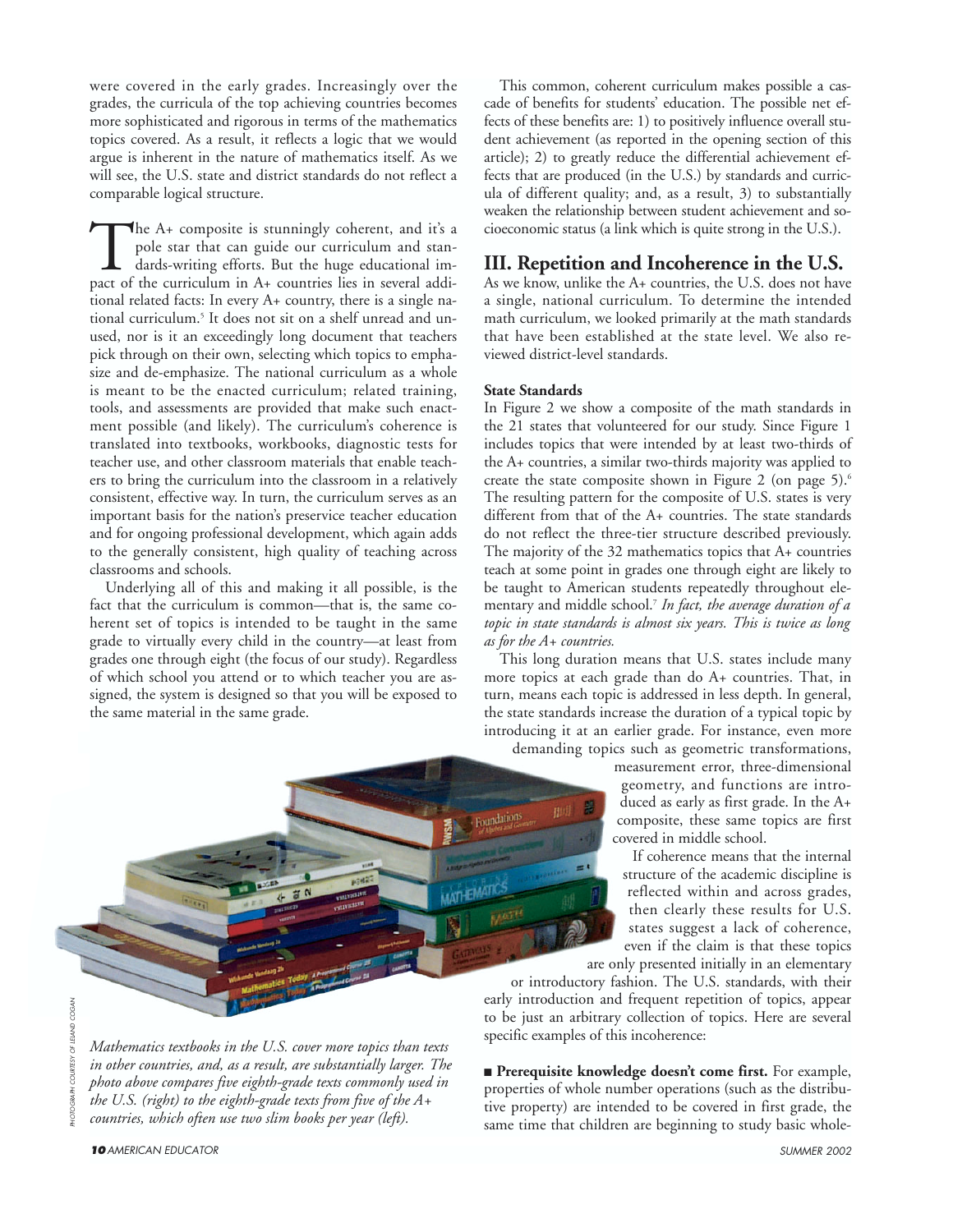number operations. This topic is first typically introduced at grade four (and not earlier than grade three) in the topachieving countries.

■ **Topics endure endlessly.** The A+ composite did not intend for any topic to be covered at all eight grades, yet 10 topics were intended for such enduring coverage in the state composite.

■ **Consensus about when to teach topics is lacking.** The state composite has blank rows for three fundamental topics—rounding and significant figures, the properties of common and decimal fractions, and slope. This odd finding reflects the lack of consensus among states as to the appropriate grade level for these topics. The state standards all cover rounding and significant figures, as well as common and decimal fractions, but these topics cannot be part of the state composite because at least two-thirds of the states do not agree on the proper grade placement for these topics. The absence of slope from the state composite reflects both a lack of agreement and a lack of rigor—most states do not

#### *FIGURE 3*

*District Composite: Mathematics topics intended at each grade by at least two-thirds of 50 districts in one state.*

*Note that the structure of the district composite is very similar to that of the state composite—and likewise, lacks a visible structure.*

| <b>TOPIC</b>                                                                                              | <b>GRADE:</b> | 1                                                                                                       | $\boldsymbol{2}$ | 3      | 4      | 5      | 6      | 7                        | 8      |
|-----------------------------------------------------------------------------------------------------------|---------------|---------------------------------------------------------------------------------------------------------|------------------|--------|--------|--------|--------|--------------------------|--------|
| Whole Number Meaning                                                                                      |               | П                                                                                                       | m.               | n.     | ш      | П      | $\Box$ | П                        | □      |
| <b>Whole Number Operations</b>                                                                            |               | ×                                                                                                       | П                | T.     | ×      | П      | m.     | $\Box$                   | □      |
| <b>Measurement Units</b>                                                                                  |               | $\blacksquare$                                                                                          | ■                | П      | H      | П      | П      | H.                       | T.     |
| <b>Common Fractions</b>                                                                                   |               |                                                                                                         | п                | П      | H      | ш      | П      | п                        | □      |
| Equations & Formulas                                                                                      |               | П                                                                                                       | T.               | $\Box$ | H      | П      | П      | H.                       | П      |
| Data Representation & Analysis                                                                            |               | ×                                                                                                       | П                | П      | H      | П      | T.     | П                        | T.     |
| 2-D Geometry: Basics                                                                                      |               |                                                                                                         | П                | m.     | П      | П      | T.     | m.                       | m.     |
| Polygons & Circles                                                                                        |               | H                                                                                                       | T.               | ×.     | H      | П      | m.     | П                        | m.     |
| Perimeter, Area & Volume                                                                                  |               |                                                                                                         |                  | H      | H      | П      | T.     | П                        | m.     |
| Rounding & Significant Figures                                                                            |               |                                                                                                         |                  |        | $\Box$ |        |        | $\Box$                   |        |
| <b>Estimating Computations</b>                                                                            |               |                                                                                                         | $\Box$           | $\Box$ | H      | $\Box$ | $\Box$ | $\Box$                   | $\Box$ |
| Properties of Whole Number Operations                                                                     |               |                                                                                                         | $\Box$           | $\Box$ |        |        |        |                          |        |
| <b>Estimating Quantity &amp; Size</b>                                                                     |               |                                                                                                         |                  |        |        |        |        |                          |        |
| <b>Decimal Fractions</b>                                                                                  |               |                                                                                                         |                  | П      | $\Box$ | П      | T.     | $\mathbb{R}^n$           | m.     |
| Relationship of Common & Decimal Fractions                                                                |               |                                                                                                         |                  |        |        |        |        | П                        |        |
| Properties of Common & Decimal Fractions                                                                  |               |                                                                                                         |                  |        |        |        |        |                          |        |
| Percentages                                                                                               |               |                                                                                                         |                  |        |        | $\Box$ | П      | П                        | П      |
| <b>Proportionality Concepts</b>                                                                           |               |                                                                                                         |                  |        |        |        | $\Box$ | $\Box$                   | $\Box$ |
| <b>Proportionality Problems</b>                                                                           |               |                                                                                                         |                  |        |        |        | $\Box$ | $\Box$                   | T.     |
| 2-D Coordinate Geometry                                                                                   |               |                                                                                                         |                  |        |        |        | $\Box$ | $\Box$                   | $\Box$ |
| Geometry: Transformations                                                                                 |               |                                                                                                         | П                | П      | П      | П      |        | П                        | П      |
| Negative Numbers, Integers & Their Properties                                                             |               |                                                                                                         |                  |        |        |        |        | П                        | □      |
| Number Theory                                                                                             |               |                                                                                                         |                  |        |        | $\Box$ |        | $\Box$                   | □      |
| Exponents, Roots & Radicals                                                                               |               |                                                                                                         |                  |        |        |        |        | $\overline{\phantom{a}}$ | $\Box$ |
| Exponents & Orders of Magnitude                                                                           |               |                                                                                                         |                  |        |        |        |        | ×                        | $\Box$ |
| Measurement Estimation & Errors                                                                           |               |                                                                                                         |                  | $\Box$ |        |        | $\Box$ | П                        | $\Box$ |
| Constructions w/ Straightedge & Compass                                                                   |               |                                                                                                         |                  |        |        |        |        |                          |        |
| 3-D Geometry                                                                                              |               | П                                                                                                       | T.               | П      | T.     | П      | П      | T.                       | m.     |
| Congruence & Similarity                                                                                   |               |                                                                                                         |                  |        |        |        |        | $\Box$                   | □      |
| Rational Numbers & Their Properties                                                                       |               |                                                                                                         |                  |        |        |        |        | □                        | П      |
| Patterns, Relations & Functions                                                                           |               | T.                                                                                                      | T.               | П      | T.     | H      | П      | m.                       | П      |
| Slope & Trigonometry                                                                                      |               |                                                                                                         |                  |        |        |        |        |                          |        |
| Number of topics covered by at least 67%                                                                  |               |                                                                                                         |                  |        |        |        |        |                          |        |
| of the districts                                                                                          |               | 8                                                                                                       | 13               | 16     | 15     | 16     | 18     | 27                       | 25     |
| Number of additional topics intended by districts<br>to complete a typical curriculum at each grade level |               | 9                                                                                                       | 6                | 4      | 7      | 8      | 9      | 3                        | 4      |
| $\Box$ – intended by 67% of the districts                                                                 |               | $\blacksquare$ - intended by 100% of the districts<br>$\blacksquare$ - intended by 83% of the districts |                  |        |        |        |        |                          |        |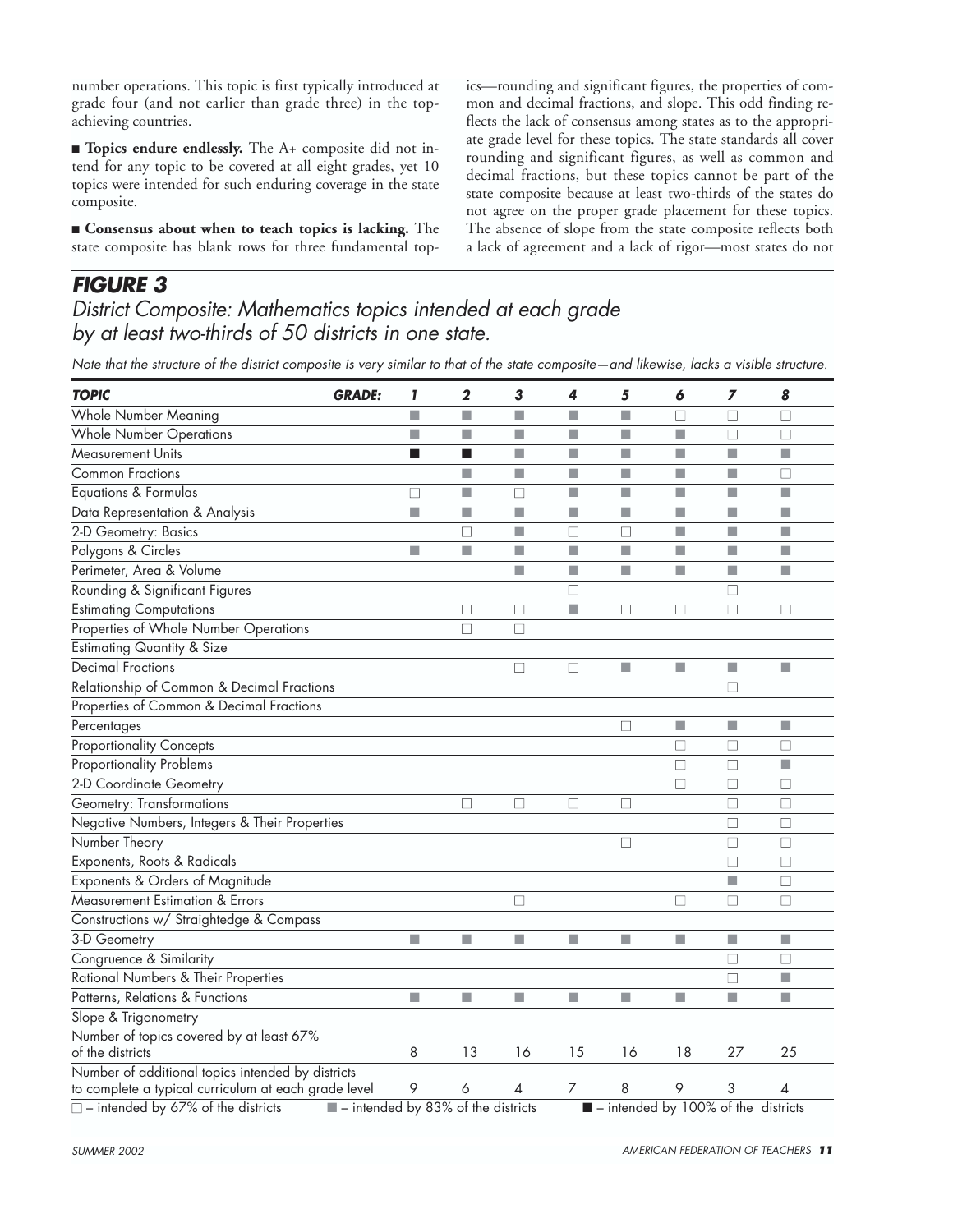intend for slope to be covered until high school.

The longer topic coverage combined with the absence of the three-tier structure suggest that state standards are developed from a laundry-list approach to mathematics that lacks any sense of the logic of mathematics as a discipline. For many of the individual states it seems that almost all topics are intended to be taught to all students at all grades.

#### **District Standards**

Arguably, teachers pay more attention to district standards than to state standards. Are they substantially different? It doesn't appear so. We have done dozens of analyses of district standards from across the U.S. In this article, we present a composite of district-level standards from one selected state.<sup>8</sup> Looking at this composite (Figure 3, page 11), it is clear that the districts' standards tend to include slightly fewer topics than are specified in state standards. But, like the states, the districts still specify many more topics per grade than do the A+ countries. Furthermore, the district data, like the state data, indicate a great deal of repetition of the topics across grades. Five of the 10 topics intended for coverage in all eight grades in the state composite are similarly intended for such coverage in the district composite; an additional three of the topics are intended for coverage in seven of the eight grades. Overall, then, we can see that the districts' standards are nearly as incoherent as the states' standards.

One can assume that given the broad scope of these standards, teachers are forced to cut back from what's intended

# The Benefit to Professional Development<br>
The set studies of professional development don't Panel's full report, please visit www.negp.go

**M** ost studies of professional development don't even consider the effect on student achieve-<br>ment; and most studies of educational reform<br>that include a teacher-training component do not isolate even consider the effect on student achievement; and most studies of educational reform the impact of the training. But the few studies that do examine the link between professional development and student achievement suggest this: Professional development is most effective 1) when it is focused on the content teachers must teach and how to teach it, or 2) when it is provided in concert with a curriculum and helps teachers to understand and apply that curriculum. Such professional development can raise achievement substantially.

Some evidence for this comes directly from TIMSS. Unlike the rest of the United States, eighth-graders in Minnesota attained scores that were second only to Singapore's eighth-graders in science. Intrigued, the National Education Goals Panel commissioned a case study of the state's approach to science in the seventh and eighth grades. The study found that through an "incremental but cumulative" process, a consensus was built in Minnesota about what constituted good science content and instruction in the middle grades.

By the time TIMSS was administered in 1995, the vast majority of Minnesota seventh-graders took life science and eighth-graders took earth science. There had been a large number of professional-development activities geared to these courses, and "science teachers in the middle grades were more likely to use the same or similar texts and common instructional practices." Not only was the curriculum common, it was also coherent. Unlike the typical science curriculum in the U.S. (in which large numbers of topics are introduced each year, with few covered in depth), in Minnesota "there were far fewer topics introduced and more time devoted to developing them in depth." The National Educational Goals Panel concluded that, "This research suggests the necessity of aligning teacher training, professional development, and other teacher support mechanisms with the overall reform process." (To read the

Panel's full report, please visit **www.negp.gov/promprac/ promprac00/promprac00.pdf**.)

Further evidence for curriculum-based professional development was reviewed by Grover Whitehurst, assistant secretary for research and improvement, U.S. Department of Education, for the White House Conference on Preparing Tomorrow's Teachers. He stated that out of seven teacher characteristics that could increase achievement (things like certification, workshop attendance, and experience), participation in professional development that is focused on academic content and curriculum was second only to a teacher's cognitive ability. In contrast, participation in typical professional-development workshops was the least effective of the seven characteristics. Summarizing the relevant research on in-service training, Whitehurst said, "when professional development is focused on academic content and curriculum that is aligned with standards-based reform, teaching practice and student achievement are likely to improve."

To illustrate his point, Whitehurst described a study of Pittsburgh schools that implemented a standards-based mathematics curriculum. The resulting differences in student achievement between the strong and weak implementers of the curriculum were dramatic. In the strong implementation schools, 74 percent of African-American students and 71 percent of white students met the established performance standard on the New Standards Mathematics Reference Exam. But in the weak implementation schools, only 30 percent of African-American students and 48 percent of white students met the standard. After pointing out that strong implementation eliminated racial differences in the outcome measure, Whitehurst explained that the impressive results were in fact due to the implementation, not differences in the teachers: "There is no reason to believe that any...individual differences in teachers..., such as cognitive ability or education, differed among the weak...versus the strong implementation schools. Yet the teachers in the strong implementation schools were dramatically more effective than teachers in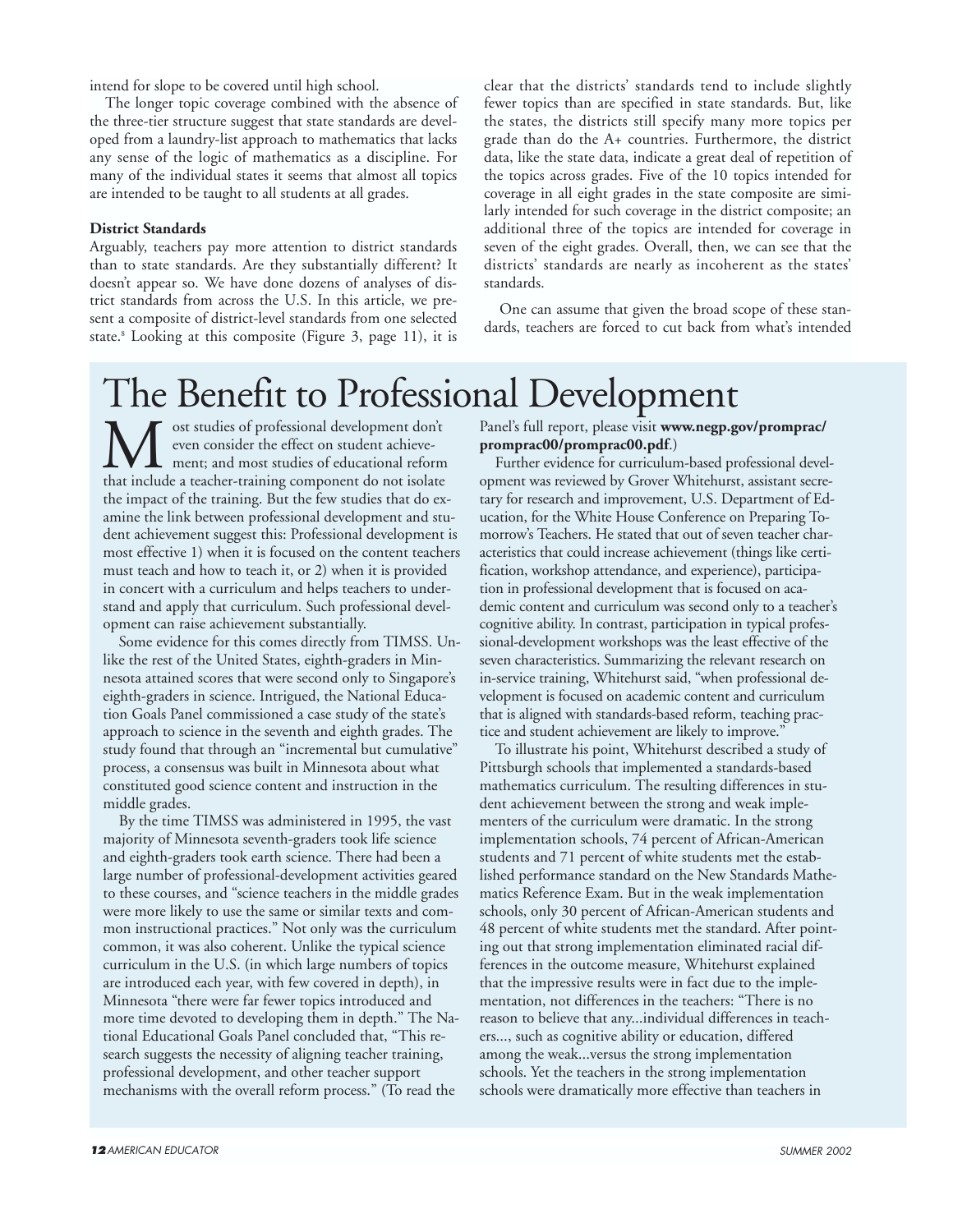in state and district standards. It's not likely that many can distill a coherent curriculum from the incoherence that's offered them. Further, teachers are likely to prune back the state/local standards in different, idiosyncratic ways. This is what leads to the well-known American phenomenon—and special bane of transient students—in which what's actually taught in a given grade varies wildly from class to class, even in the same school, district, or state.

It goes without saying that under these circumstances, a serious investment in curriculum-based professional development is not feasible; nor is it really feasible to align preservice education or texts to a non-existent curriculum. Any statewide assessment must choose between asking vague or low-level questions—or risk asking specific questions about particular content that teachers haven't taught.

Overall, Figures 2 and 3, representing composites of state and district standards, suggest that in America we tend to treat mathematics as an arbitrary collection of topics. There is no visible sense-making or structure. The math—for both students and teachers—looks and feels like a bunch of disconnected topics rather than a continuing development of the main concepts of mathematics that fit together in a structured, disciplinary way.

To complete this picture of the intended American math curriculum, we must take note of the especially huge curricular variation that becomes visible in the eighth grade, when most schools offer a variety of math curriculum, we must take note of the especially huge curricular variation that becomes visible math courses, each with different content and rigor. In our study of eighth-grade math courses offered in American

the weak implementation schools. Thus [the]…effect of curriculum implementation swamped effects of individual differences in background among teachers." Diane Briars, head of Mathematics and Science Education for the Pittsburgh Public Schools and an author of the study, told the Committee on Education and the Workforce in the U.S. House of Representatives that in strong implementation schools "teachers were given time to meet and work together to improve their instruction."

Noting that most studies of professional development do not address student achievement, Whitehurst recommended just a handful of high-quality studies. Excerpts from two of them are provided below. (To read Dr.Whitehurst's full presentation, visit **www.ed.gov/inits/ preparingteachersconference/whitehurst.html**.)

*—EDITORS*

### **The Case of California** By David Cohen and Heather Hill

**M** ost reformers, including many governors, President George W. Bush, and many business officials concerned with schools, have argued that schools need to be shaped up with stronger academic stan dent George W. Bush, and many business officials concerned with schools, have argued that schools need to be shaped up with stronger academic standards, stiffer state tests, and accountability for students' scores. Our decade of detailed study on California's effort to improve mathematics teaching and learning shows that standards, assessments, and accountability are more likely to succeed if they are accompanied by extended opportuni-

*David Cohen is a John Dewey Professor of Education and an Annenberg Professor of Public Policy at the University of Michigan where Heather Hill is an assistant research scientist with the university's School of Education. Cohen and Hill's material was excerpted with permission from* Learning Policy: When State Education Reform Works, *©2001 by Yale University Press, New Haven, CT, 1-800-YUP-READ;* **www.yale.edu/gap.** *(Continued on page 14)*

ties for professional learning that are grounded in teachers' practice. But our study also strongly suggests that not all opportunities for teachers to learn are created equal.

The 1985 Mathematics Framework for California Public Schools was one of the first major state reforms. The goal was to provide much more academically demanding work for students. The initiative offered more detailed guidance for teaching and learning—in assessments, curricular frameworks, student curricula, and professional education—than has been commonly provided by most state governments during most of our history.

Having failed to persuade textbook publishers to produce much less conventional textbooks, in 1989 the reformers began encouraging curriculum developers to create "replacement units" on specific topics like fractions. To aid teachers further, these units were accompanied by "replacement unit workshops"—two-and-a-half-day sessions in which teachers would do the mathematics themselves, talk with each other about the content, and observe examples of student work on the materials.

These kinds of opportunities to learn seemed not only to increase teaching practices associated with the new math framework but to decrease use of conventional methods; teachers did not simply add new practices to a conventional core, but also changed that core teaching approach. This is quite significant when compared with the "Christmas tree" approach most teachers bring to their learning from professional development, in which they festoon an otherwise stable and conventional practice with attractive, new—and often inconsistent—additions.

In contrast, when teachers used their professional-development time to attend special-topics workshops, there was nearly zero association with teachers' ideas and practices (whether conventional or innovative). We suspect that this occurred because special-topics workshops were not chiefly about the mathematical content, though they were consonant with the state math frameworks in some respects.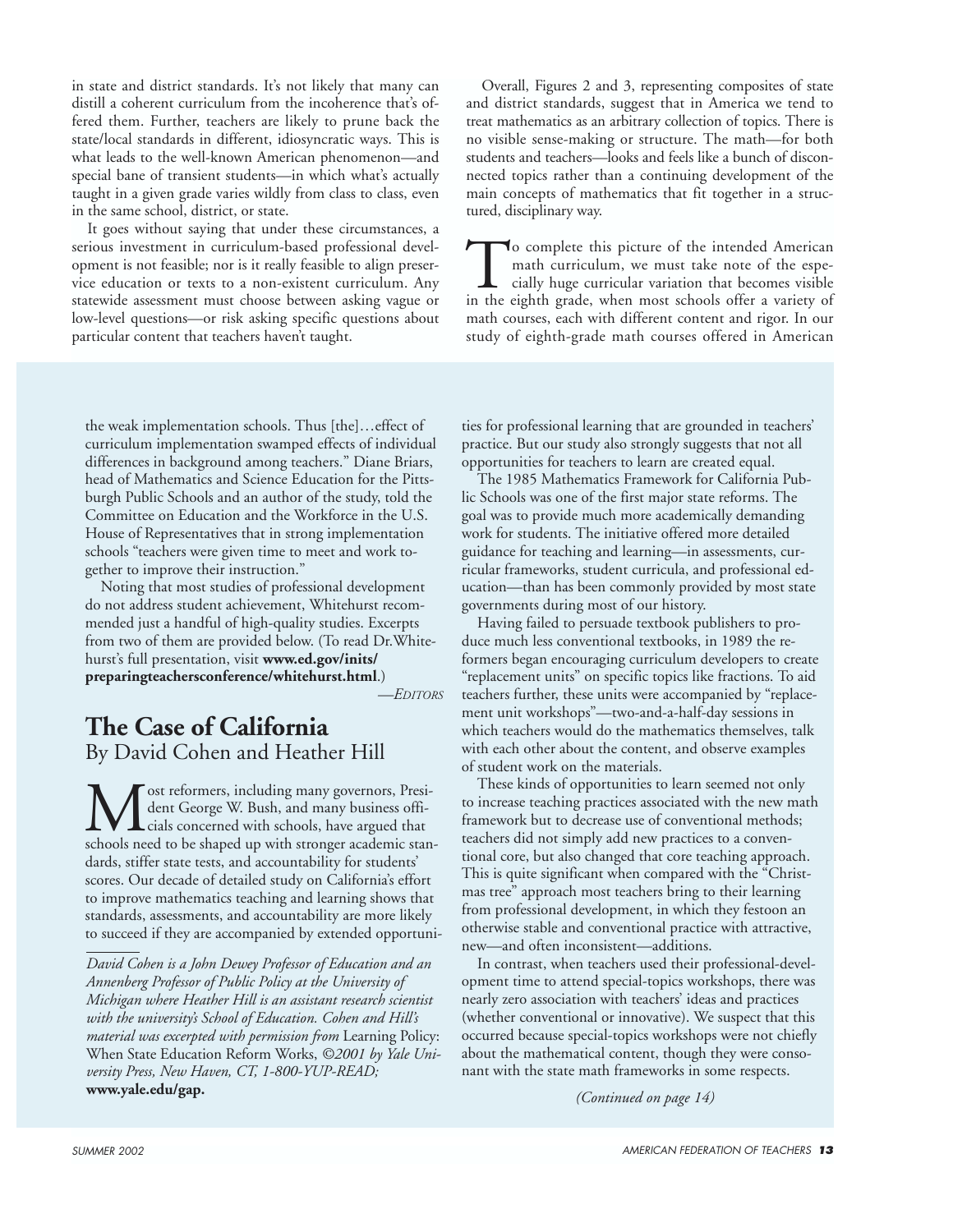schools, we learned that eighth-graders tend to be enrolled in any of about six different types of mathematics courses, ranging from remedial math focused on arithmetic, to prealgebra, algebra, and even geometry.<sup>9</sup> Not surprisingly, student achievement at the end of eighth grade roughly corresponded to the courses students had taken. In short, a student's achievement corresponded substantially to his or her opportunity to be exposed to more or less rigorous material.

It is probably no surprise to report another finding: that a student's opportunity to study in a higher-level math course was related to his or her geographic location. We determined that while 80 percent of eighth-graders had access to a "regular" math course, only 66.5 percent of eighth-graders attend schools that even offered an algebra course. That is, a full third of eighth-graders don't even have such a course as an option. In rural and urban settings, 60 percent of students attended schools that offered algebra and other more challenging classes. In suburban and mid-sized cities, 80 percent of students attended schools with such classes.

s with the farming ideas available from states and<br>towns in Country B, it's not a great loss that the var-<br>implement consistently, as they are of questionable quality. towns in Country B, it's not a great loss that the various state and district standards are so difficult to implement consistently, as they are of questionable quality. Like the farmers in Country B, American teachers often don't have the tools (textbooks or classroom materials) or training to make use of any wisdom they might be able to cull from the standards anyway. But without the benefit of the distilled national wisdom about mathematics education or the tools and training to go with it, American teachers are at a great disadvantage. Some get a hold of excellent curricula; some have a knack—coupled with a lot of blood and

### The Benefit to Professional Development

#### *(Continued from page 13)*

Such workshops might have encouraged cooperative learning or new techniques for students who have not traditionally performed well in math rather than any change in core beliefs and practices concerning mathematics and teaching mathematics.

Our central finding is that California's effort to improve teaching and learning did meet with some success, but only in this circumstance: When California teachers had significant opportunities to learn how to improve students' learning, their practices changed appreciably and students' learning improved. The things that made a difference to changes in their practice were those things that were integral to instruction: curricular materials for teachers and students to use in class, assessments that enabled students to demonstrate their mathematical performance—and teachers to consider it—and instruction for teachers that was grounded in these curriculum materials and assessments.

The difficulty with countless efforts to change teachers' practices through professional development has been that they bore no relation to central features of the curriculum that students would study, and consequently have had no observable effect on students' learning. Many efforts to "drive" instruction by using "high-stakes" tests failed either to link the tests to the student curriculum or to offer teachers substantial opportunities to learn. These and other interventions assume that working on only one of the many elements that shape instruction will affect all the others. The evidence presented here, however, suggests that instructional improvement works best when 1) it focuses on specific academic content, 2) there is a curriculum for improving teaching that overlaps with curriculum and assessment for students, and 3) teachers have substantial opportunities to learn about the academic content, how students are likely to make sense of it, and how it can be taught.

### **Content Matters Most** By Mary Kennedy

The one-shot workshop is a much maligned event in education. Researchers and policy analysts have generated a number of proposals for how inservice education programs should be organized instead. Surprisingly, these reform proposals generally deal with the *structure* of the professional development, but rarely specify the *content* that inservice teacher education programs should provide. Specifically what the content should be—generic teaching techniques versus research findings on how students learn specific content, for instance—is rarely discussed.

Although the literature on inservice programs is voluminous, that volume subsides quickly when you limit yourself, as I did, to studies that include evidence of student learning and concentrate on either mathematics or science. The studies I found are organized into four groups according to the content they provide teachers. While the study addressed both mathematics and science, only the mathematics findings are presented here:

■ The two studies in group 1 prescribe a set of teaching behaviors that are expected to apply generically to all school subjects. These behaviors might include things like cooperative grouping, and the methods are expected to be equally effective across school subjects.

■ The seven studies in group 2 prescribe a set of teaching behaviors that seem generic, but are proffered as applying to mathematics. Though presented in the context of a particular subject, the behaviors themselves have a generic quality to them in that they are expected to be generally applicable in that subject.

■ The two studies in group 3 provide teachers with some theory about student learning and then move to a recom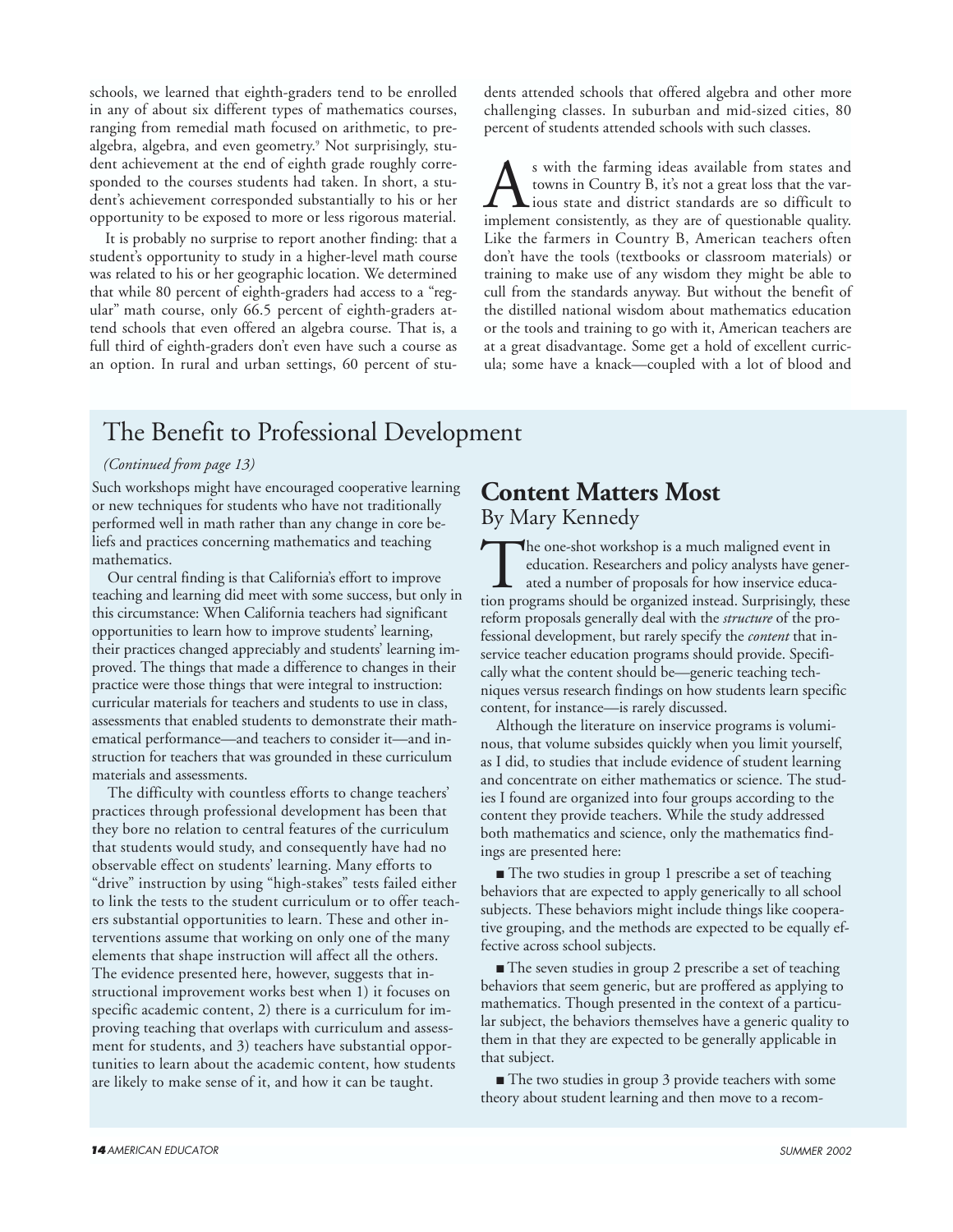sweat—for figuring out how to teach even the most challenging students fairly well. The most effective and most affluent school districts can attract a disproportionate share of the most well-prepared teachers; plus, many of these districts provide reasonable materials and training to their faculty.

Yet most teachers, especially those working in the poorest school districts and poorest schools, cannot turn to their districts or states for much help. For most teachers, it's an ongoing, consuming challenge to dream up a basic curriculum and the daily lesson plans to execute it. Not many teachers have the additional time or resources to go beyond that to devise special, unique ways of reaching the kids in the class (or, in secondary school, in a number of classes) who aren't catching on for a wide variety of different reasons.

This lack of curriculum, materials, and training produces the same results for American students as Country B's policy produced for its crops. Curriculum really matters. Schools are supposed to provide opportunities for students to acquire the knowledge that society deems important, and structuring those learning opportunities is essential if the material is to be covered in a meaningful way. The particular topics that are presented at each grade level, the sequence in which those topics are presented, and the depth into which the teacher goes are all critical decisions surrounding the curriculum that have major implications for what children learn.

#### **IV. The U.S. Result: Lower Achievement and Less Equity**

Based on our findings of curriculum differences between A+ countries and the U.S., we can say that our students and teachers are severely hampered—both by the inadequacy of the curriculum in this country and by the loss of the benefits

mended set of teaching strategies and a recommended curriculum that is justified by that knowledge of student learning.

■ The one study in group 4 focuses on the particular mathematical content that students will learn and on the particular kinds of difficulties they are likely to have in learning this content. Teachers were not provided with a set of invariant

teaching strategies, but the researchers engaged teachers in discussions about different ways of teaching different types of math problems to children.

The table below shows the average size per group of program effects on student achievement outcomes in mathematics. Groups 3 and 4 clearly had greater impacts on student achievement than did groups 1 and 2.

#### **Average Standardized Effect Sizes in Mathematics**

| Group | <b>Basic</b><br><b>Skills</b> | Reasoning &<br>Problem Solving |  |
|-------|-------------------------------|--------------------------------|--|
|       | $-.14$                        | .10                            |  |
|       | .17                           | .05                            |  |
| 3     | .13                           | .50                            |  |
|       | .52                           | .40                            |  |

This pattern of outcomes suggests that the content of inservice programs does indeed make a difference and that programs that focus on subject-matter knowledge and on student learning of particular subject matter are likely to have



larger positive effects on student learning than are programs that focus mainly on teaching behaviors.

These more successful programs provided knowledge that tended *not* to be purely about the subject matter—that is, they were not courses in mathematics—but instead were about *how students learn* that subject-matter. The programs in groups 3

and 4 were very specific in their focus. They did not address generic learning, but instead addressed the learning of particular mathematical ideas.

I suspect this type of program content benefits teachers in two ways. First, in order to understand how students understand particular content, teachers also have to understand the content itself so that subject-matter understanding is likely to be a by-product of any program that focuses on how students understand subject matter. Second, by focusing on how students learn subject matter, inservice programs help teachers learn both what students should be learning and how to recognize signs of learning and signs of confusion. So teachers leave these programs with very specific ideas about what the subject matter they will teach consists of, what students should be learning about that subject matter, and how to tell whether students are learning or not. This content makes the greatest difference in student learning.

*Mary Kennedy is a professor in the College of Education at Michigan State University. Her material was excerpted with permission from "Form and Substance in Inservice Teacher Education," which is available online at www.msu.edu/ ~mkennedy/publications/docs/NISE/NISE.pdf.*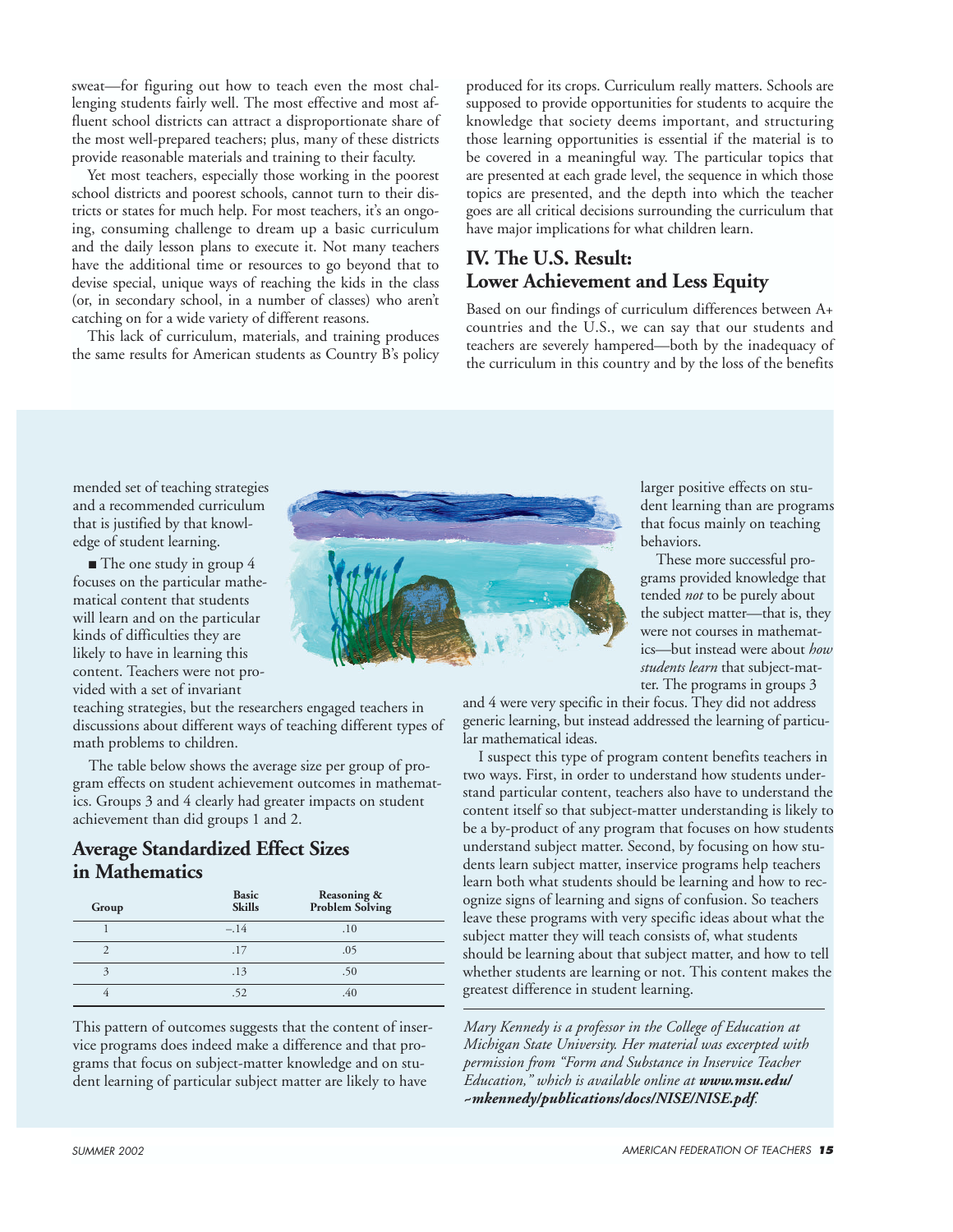that can flow from making a quality curriculum common.

We saw at the beginning of this article that the average achievement in the U.S. is low in comparison to many other countries. Moreover, the gap in students' achievement between our most- and least-advantaged schools is much greater than the comparable gap in most TIMSS countries. In fact, a recent study conducted by researchers at Boston College demonstrated that in the U.S. about 40 percent of the variation among schools in students' test scores is explained by socioeconomic factors. In comparison, across all of the TIMSS countries, socioeconomic factors explain less than 20 percent of this type of variation.<sup>10</sup>

We believe that America's poor average achievement, as well as our strong link between achievement and SES, can be traced in part to our lack of a common, coherent curriculum. The A+ countries have a common curriculum for virtually all students through the eighth grade. In those countries, all schools have roughly comparable access to the full array of materials, professional development, and assessments that can help teachers lead students to high achievement.

Further, students' opportunities to learn are enhanced by the benefits that accompany a common curriculum: teachers can work together with a shared language and shared goals; new teachers can receive clear guidance on what to teach; professional development may be anchored in the curriculum that teachers teach; textbooks may be more focused and go into greater depth with a smaller set of topics; and transient students (and teachers) may more easily adapt to new schools. All of this contributes to greater consistency and quality across schools.

We intend to conduct additional studies to further test the veracity of these arguments. But we would argue strongly that the weight of the evidence—and the high stakes, which include reducing the achievement gap and raising average achievement—should dissuade us from waiting around for more evidence before acting.

As we said at the outset, the practices of other nations can rarely be imported whole-cloth. Institutions and cultures differ too much. But we can learn from other nations and find ways to adapt to our own use those practices that seem particularly effective. In all likelihood, we won't adopt—certainly not in the near term—a national curriculum like the A+ countries have—after all, most of the A+ countries are small (though the largest is almost half our size).

### How Would Your District Standards Compare?

Working with the TIMSS researchers, the North Central Regional Educational Laboratory created a Web site that allows districts to create maps of their mathematics and science standards. Just indicate which of 44 math and 79 science topics are supposed to be taught at each grade, and the site will develop the map. Then, you'll have the option of comparing your district standards to those of top-achieving countries. Visit **http://currmap.ncrel.org** to develop your map.

But similar benefits could flow from adaptive arrangements that provide a common, coherent, rigorous curriculum to large groups of our students, such as adopting curriculum at the state level, or facilitating groups of states in adopting a common curriculum.

One way or another, we should be moving on a variety of fronts to bring about a more common, coherent curriculum and to let the benefits of that flow to our schools, our teachers, and especially our students—who deserve no less than the quality of education experienced by children in the A+ countries.

- **Endnotes**<br><sup>1</sup> Schmidt, W.H., McKnight, C.C., Houang, R.T., Wang, H., Wiley, D.E., Cogan, L.S., and Wolfe, R.G. (2001). *Why Schools Matter: A Cross-National Comparison of Curriculum and Learning.* San Francisco, CA: Jossey-Bass.
- <sup>2</sup> In each of these countries there is a document outlining the content that is to be taught to virtually all children in the school system. Some students may receive additional advanced problems for specific topics. In Hong Kong, for example, textbooks may indicate Level 2 problems that teachers are encouraged to assign to their more advanced students. But the composite presented on page 14 (Figure 1) is based on the material that all students are exposed to.
- <sup>3</sup> Schmidt, W.H., Wang, H.A., and McKnight, C.C. (no date). Curriculum Coherence: An Examination of U.S. Mathematics and Science Content Standards from an International Perspective. Paper being prepared for publication.
- <sup>4</sup> To make sure that our analysis of the A+ composite did in fact apply to a complete curriculum, we developed a second composite that included all of the additional topics from the A+ countries. This complete composite confirmed that the basic three-tier structure that is discussed in the section on the A+ composite is retained even after the additional topcics are added.
- <sup>5</sup> Belgium actually has two national curricula, one for each of its two national language groups. For all practical purposes, though, a given group of teachers and students are only governed by one, so it functions like a single national curriculum.
- <sup>6</sup> A methodological note: The majority of states had grade-specific content standards. But several states specify a cluster of grades in which a topic could be taught, then leave it up to local districts to determine in which grades the topic is actually taught. For the few states that used a cluster approach, our method assumes that the topic is intended in each of the cluster grades. This seems reasonable since some data indicate that districts and textbook publishers tend to use the clusters in this fashion.
- <sup>7</sup> This holds true for *each* of the states studied—not just for the composite. When we did individual displays of each state's standards, we found that most were even more repetitive than the state composite. In addition, none of the state's standards were even remotely as coherent as the A+ composite.
- This state volunteered for the district analysis, however the results presented here are consonant with the results from our other district studies.
- <sup>9</sup> Cogan, L.S., Schmidt, W.H., and Wiley, D.E. (2001). Who Takes What Math in Which Track? Using TIMSS to Characterize U.S. Students' Eighth-Grade Mathematics Learning Opportunities. *Educational Evaluation and Policy Analysis, 23*(4) 323-341.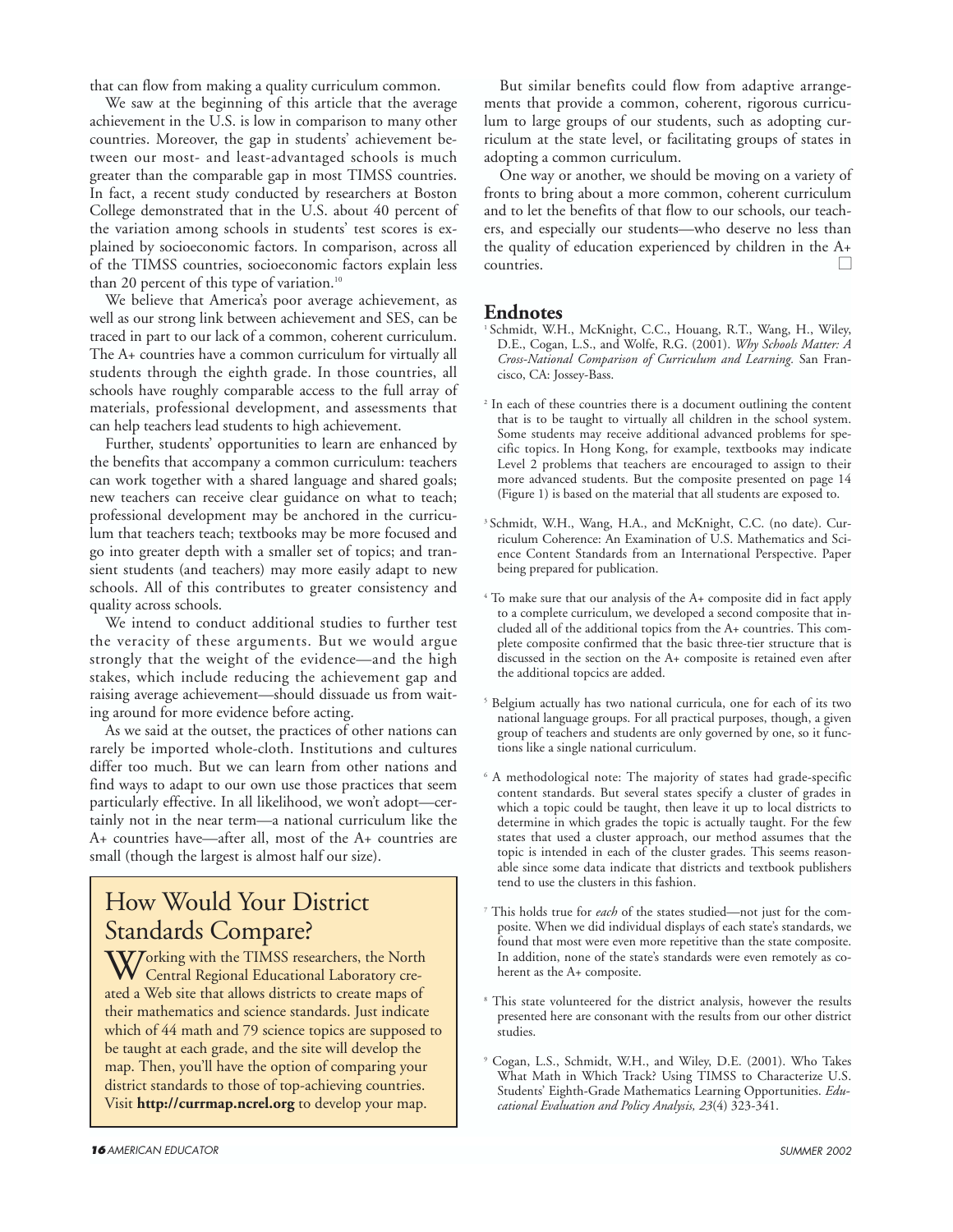<sup>10</sup> Martin, M.O., Mullis, I., Gregory, K.D., Hoyle, C., and Shen, C. (2000). *Effective schools in science and mathematics, IEA's Third International Mathematics and Science Study.* Chestnut Hill, MA: International Study Center, Lynch School of Education, Boston College.

#### **Appendix: Methodology**

#### **Development of the A+ Composite**

To identify the top achieving (A+) countries in mathematics, we rank ordered countries from highest to lowest using their eighth-grade score. We then compared each country's score with every other country's score to determine which ones were statistically significantly different. The following countries, which statistically outperformed at least 35 other countries, became the A+ countries: Singapore, Korea, Japan, Hong Kong, Belgium (Flemish-speaking), and the Czech Republic.\*

To analyze the A+ countries' intended content, a procedure called General Topic Trace Mapping (GTTM) was used. Education officials were given extensive lists of topics in mathematics and asked to use their national curriculum to indicate for each grade level whether or not a topic was supposed to be covered. The result was a map reflecting the grade level coverage of each topic for each country. Although none of the countries' maps were identical, the A+ countries' maps all bore strong similarities.

The A+ countries' topic maps were synthesized to develop a composite of the topics intended by at least two-thirds of the A+ countries (see Figure 1, page 14). The synthesis was done in three steps. First, we determined the A+ countries' average number of intended topics at each grade level. Second, we ordered the topics at each grade level based on the percentage of the A+ countries that included a particular topic in their curriculum. For example, since all of the countries included the topic "whole number meaning" in the first grade, that topic was placed at the top of the list for first grade. Third, we used the information from steps one and two to develop the A+ composite. At each grade, the composite was to include no more than the average number of intended topics. The composite was also to include only topics that were intended by at least two-thirds of the A+ countries. Therefore, the topics intended by the greatest percentage of countries were selected for the composite first, and only as many were chosen as were indicated by the mean number of intended topics at each grade level. Therefore, the topics in the A+ composite constitute the "core curriculum." In addition to these core topics, each country taught additional topics. The number of additional topics beyond the core that are intended at each grade level can be seen in the number found in the last row in Figure 1 (see page 4).

#### **Development of the U.S. Content Standards**

The data on U.S. content standards in mathematics were collected from two sources: a sample of 21 states' standards and a sample of 50 districts' standards. These data indicated topics intended for instruction at each grade level through eighth grade.

Because the U.S. has so many sets of standards, using the General Topic Trace Mapping procedure would have been very difficult. Instead of using education officials' judgments about intended content, coders (graduate students with degrees in mathematics, engineering, and the various sciences) compared the actual standards documents referenced above to the same extensive list of mathematics topics that was used for the GTTM. More complex standards were identified with more than one topic as appropriate. Once the standards were coded by topic, state and district composites were developed in the same manner as the A+ composite.

<sup>\*</sup> Valverde, G.A. & Schmidt, W.H. (2000). Greater expectations: learning from other nations in the quest for 'world-class standards' in U.S. school mathematics and science. *Journal of Curriculum Studies, 32*(5), 651-687.